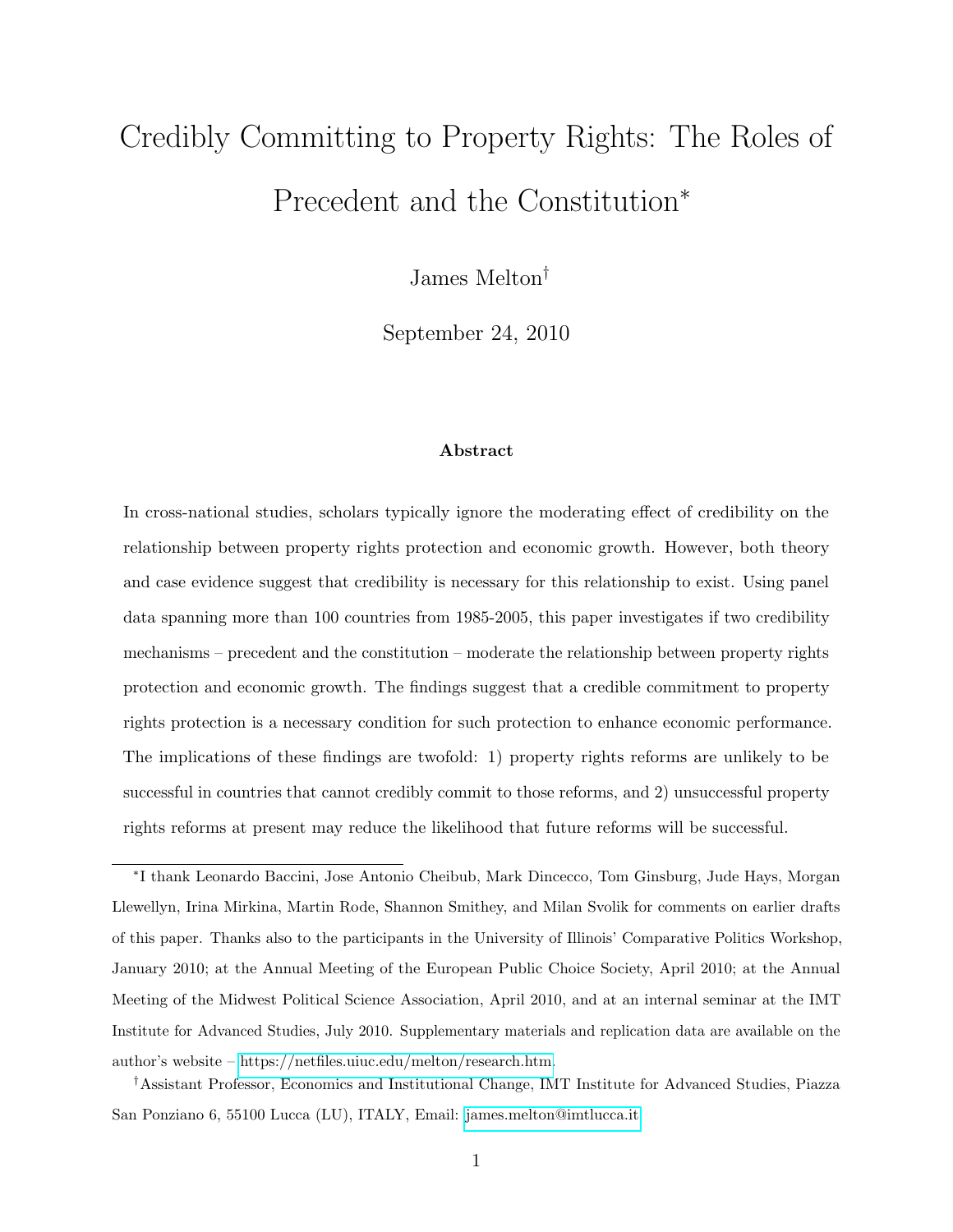Over the past few decades, scholars have argued that institutions explain variation in economic development across countries. These scholars posit that superior institutions explain why some countries have experienced far better economic performance than others. Although there is certainly evidence that better institutions lead to better economic outcomes (e.g. democratic institutions [\(Barro](#page-29-0) [1996\)](#page-29-0), common law institutions [\(La Porta, Lopez-de-Silanes and Shleifer](#page-32-0) [2008\)](#page-32-0), independent judicial institutions [\(Feld and Voigt 2003\)](#page-31-0), etc.), the results of these studies are far from robust [\(Rodrik 2006\)](#page-33-0).

The protection of private property rights is a prime example. Both theory and substantial empirical evidence support the notion that the economy will grow faster in countries where property rights are better protected. For example, over the last 20 years, the GDP of countries with higher than average property rights protection grew more than twice as fast as their counterparts with lower than average property rights protection - 1.09% compared to 2.47%. Moreover, only one country – Cameroon – with higher than average property rights protection experienced negative economic growth over this period compared to more than  $25\%$  of countries with lower than average property rights protection.<sup>[1](#page-1-0)</sup> Numerous studies using a variety of methodological approaches have documented this empirical relationship (see, for example, [North and Thomas](#page-33-1) [1973;](#page-33-1) [North](#page-33-2) [1990;](#page-33-2) [Knack and Keefer](#page-32-1) [1995;](#page-32-1) [Keefer and Knack](#page-32-2) [1997;](#page-32-2) [Acemoglu, Johnson and Robinson](#page-29-1) [2001\)](#page-29-1). Such strong empirical support has led to widespread agreement among scholars and policy makers that secure property rights are necessary for long-term economic growth [\(Rodrik](#page-33-3) [2000;](#page-33-3) [de Haan, Lundstrom and Sturm](#page-30-0) [2006;](#page-30-0) [Kereks and Williamson](#page-32-3) [2008;](#page-32-3) [King and Martinez](#page-32-4) [2010\)](#page-32-4). In fact, as a result of this empirical support, some have touted property rights as the solution to underdevelopment and poverty in the non-Western world [\(de Soto](#page-30-1) [2000\)](#page-30-1), and international financial organizations, such

<span id="page-1-0"></span><sup>&</sup>lt;sup>1</sup>These comparisons are made using  $de$  facto property rights data from Gwartney [\(2009\)](#page-31-1) and data on economic growth from Heston et al. [\(2009\)](#page-31-2). For the latter comparison, Cameroon's average economic growth was -0.28% from 1990-2005, probably as a result of Cameroon's dependence on commodities and the low commodity prices in the late 1980's and early 1990's.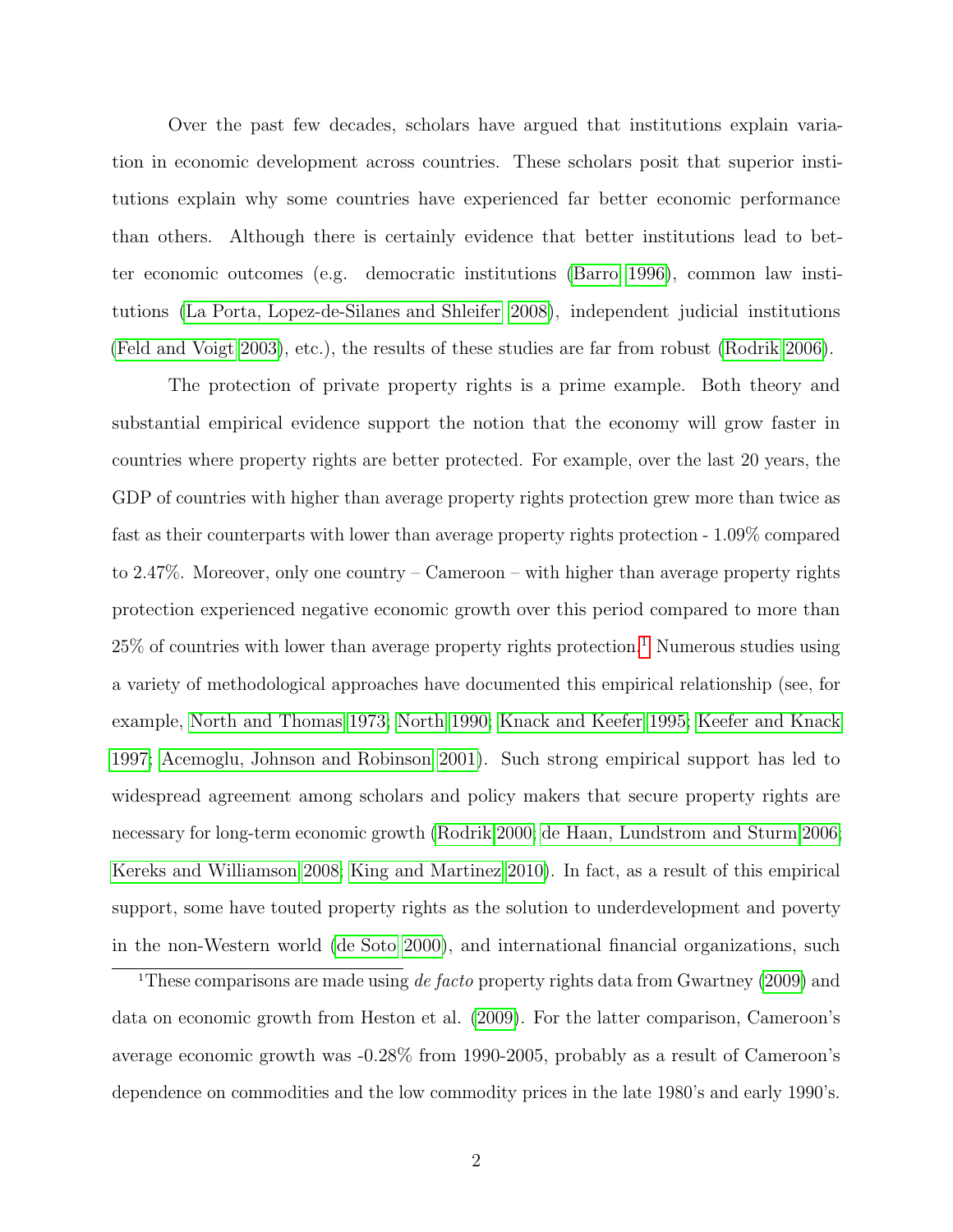as the World Bank, have actively supported property rights reform as a means to improve economic performance in developing countries [\(World Bank 2003\)](#page-34-0).

Although property rights are almost certainly necessary for long-term economic growth, both anecdotal evidence and existing empirical research challenge the notion that simply adopting property rights protection is sufficient to spur economic growth in the near-term. Take El Salvador, for instance: in the aftermath of the Salvadoran Civil War, the country dramatically increased its level of property rights protection, and by 1995, its level of real property rights protection nearly matched that of the Central American country with the highest level of property rights protection – Costa Rica. Despite a similar level of property rights protection to Costa Rica, El Salvador's economy grew at a rate of only 0.5% from 1995 to 2005, a rate approximately 20% that of Costa Rica. El Salvador is not the only country to "under-perform" economically based on its level of property rights protection. From 1990-2005, almost 25% of countries with above average property rights protection had average rates of economic growth that were less than the mean rate of economic growth for countries with below average property rights protection. Moreover, recent scholarship finds that the level of property rights protection has little (or even no) effect on economic growth when this relationship is assessed within countries over time [\(Hausmann, Pritchett and Rodrik](#page-31-3) [2005;](#page-31-3) [Jones and Olken](#page-32-5) [2008;](#page-32-5) [King and Martinez](#page-32-4) [2010\)](#page-32-4). At least based on this evidence, then, the protection of property rights seems to only lead to faster economic growth in some contexts.

The context-specific relationship observed between property rights protection and economic performance, as well as between other institutions and economic performance, has led some to question the use of institutional reforms as a solution underdevelopment [\(Rodrik](#page-33-0) [2006\)](#page-33-0). In recent years, the World Bank has even softened their stance on these sorts of interventions [\(World Bank](#page-34-1) [2005\)](#page-34-1). Still, institutional reform is potentially a powerful mechanism that countries can use to boost economic performance. One might even argue that, regardless of whatever policy reforms are implemented in underdeveloped countries, they will never achieve the economic performance of their developed counterparts while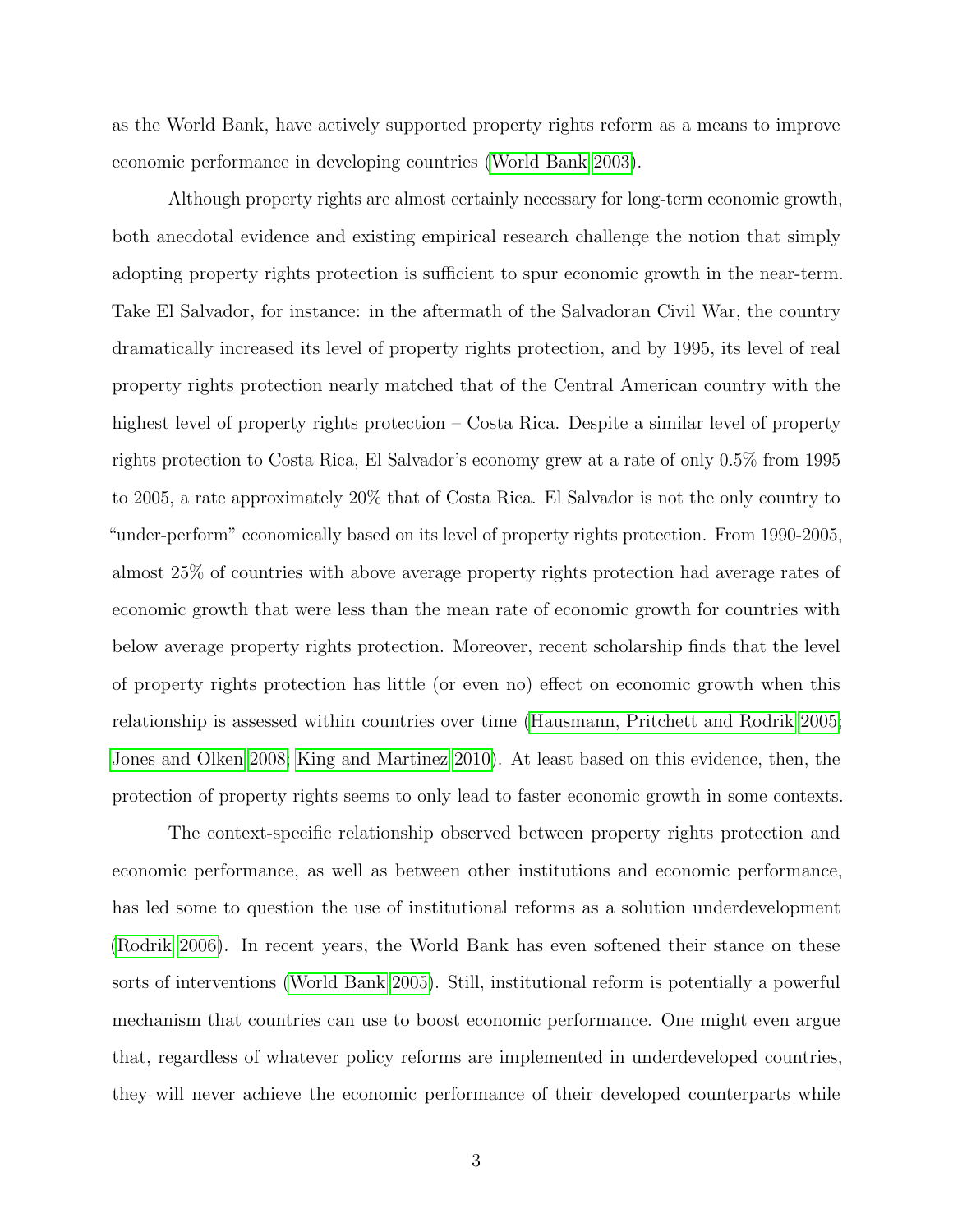saddled with inferior institutions. Therefore, rather than using the heterogeneous effect of institutions to argue against making institutional reforms, one might instead use it to argue specifically against universal recommendations for reform (e.g. [de Soto](#page-30-1) [2000;](#page-30-1) [World Bank](#page-34-0) [2003\)](#page-34-0), leaving open the possibility that such reforms might work in some contexts. We can then investigate the effect of institutions further to understand where specific institutional solutions to underdevelopment are most likely to be successfully applied.

Here, I offer an explanation for the observed heterogeneity in the relationship between property rights and economic growth in an effort to understand where property rights reforms might be expected to improve economic performance. Specifically, I argue that credibility, demonstrated through either precedent or constitutional entrenchment, moderates the relationship between property rights protection and economic growth [\(North and Weingast](#page-33-4) [1989\)](#page-33-4). Countries that can provide economic actors with a credible commitment to protect property rights will benefit with increased economic performance. Countries that cannot provide such a commitment, on the other hand, are unlikely to experience any economic benefit from protecting property rights. Unfortunately, many developing countries fall into this latter group as a result of abysmal property rights protection in the recent past – El Salvador is one of these countries [\(Nugent and Robinson 2010\)](#page-33-5).

The implications of this argument are threefold. First, many developing countries are unlikely to experience any improvement in economic performance from reforms aimed at increasing the protection of property rights, at least until such reforms are deemed credible. This is a troubling prospect that may jeopardize developing countries' commitments to such reforms. Second, since current political leaders can potentially influence the content of the constitution but not precedent, the extent to which each of these credibility mechanisms moderates the relationship between property rights and economic growth is indicative of current political leaders' abilities to affect both the credibility of their countries' commitments to property rights protection and, hence, the likelihood of successfully improving property rights protection in their countries. Third, since unstable levels of property rights protection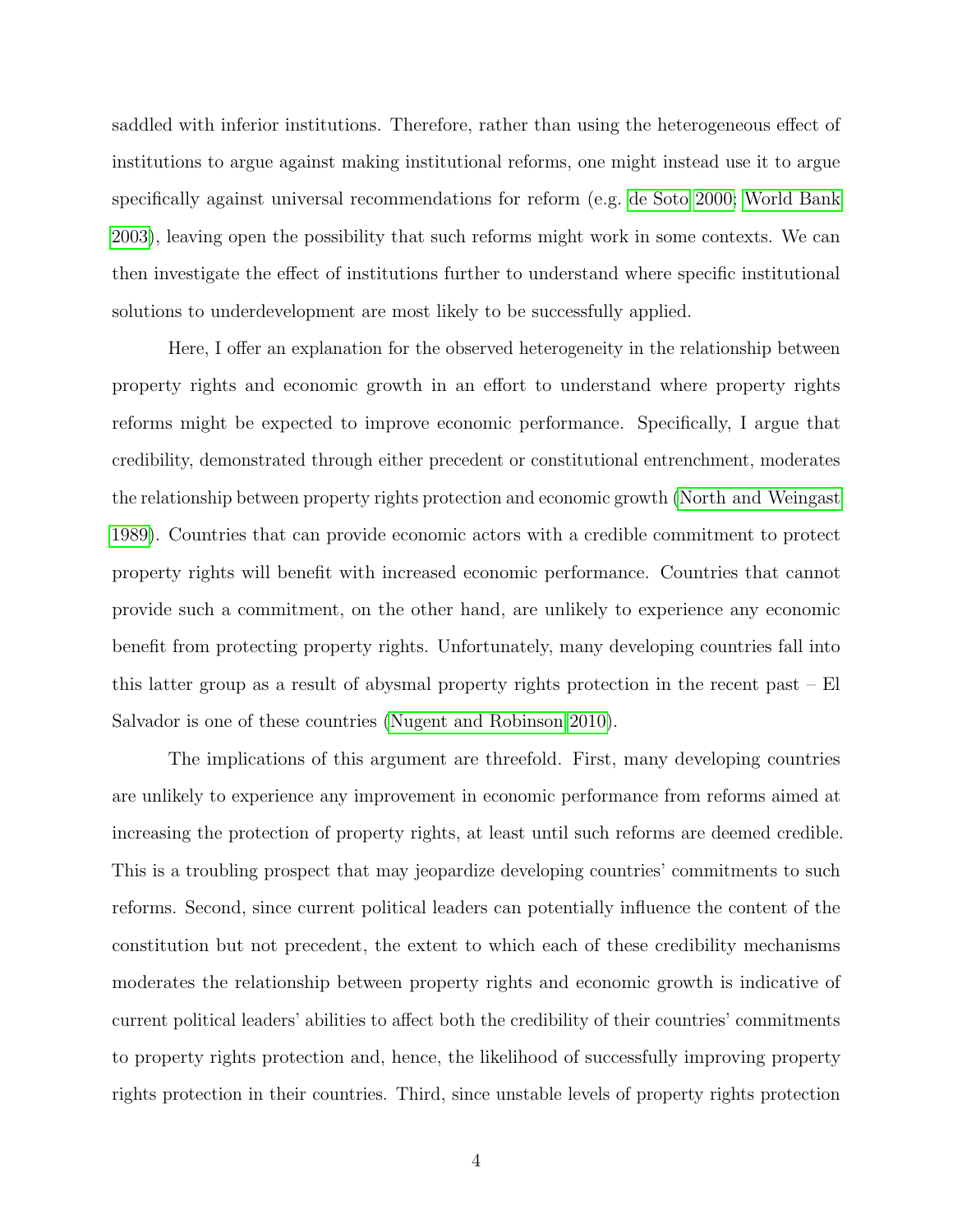in the present will hurt the credibility of countries' future commitments, failed property rights reforms will reduce the likelihood that future reform attempts will be successful. The remainder of the manuscript develops this argument and tests it using cross-national data from more than 100 countries from 1985-2005.

# Credibility, Property Rights, and Economic Growth

Property rights allow resources that would otherwise be directed toward securing one's property, rent-seeking, or other inefficient activities to be invested in capital and the development of new technologies [\(North and Thomas](#page-33-1) [1973;](#page-33-1) [North](#page-33-2) [1990\)](#page-33-2). Thus, where property rights are protected, investment should be higher, which ultimately leads to faster economic growth through capital growth and technological progress. For the expected relationship between property rights and economic growth to exist, however, it is critical that economic actors be willing to divert resources away from securing their property toward investments that have no immediate return. Assuming economic actors are rational, if they do not view the commitment to property rights made by political leaders as credible for the foreseeable future, then they will not invest because the risk of losing either their current property or the returns on their investments will outweigh the potential benefits of making such investments [\(North and Weingast](#page-33-4) [1989\)](#page-33-4). Consequently, in order for countries to realize the economic benefits of property rights protection, they need not only to commit to the protection of property rights but to credibly commit.

The evidence supporting this theory is significant. For example, North and Weingast's [\(1989\)](#page-33-4) seminal work finds that the existence of property rights in England were unable to spur capital growth until the commitment to their protection was credible, after the Glorious Revolution and the development of parliamentary supremacy. Other works by North contain similar findings using different cases (for examples, see [North](#page-33-6) [1994\)](#page-33-6). A number of studies also assess the relationship between credibility, property rights, and economic performance using more recent economic and political transitions, such as those that took place in Russia after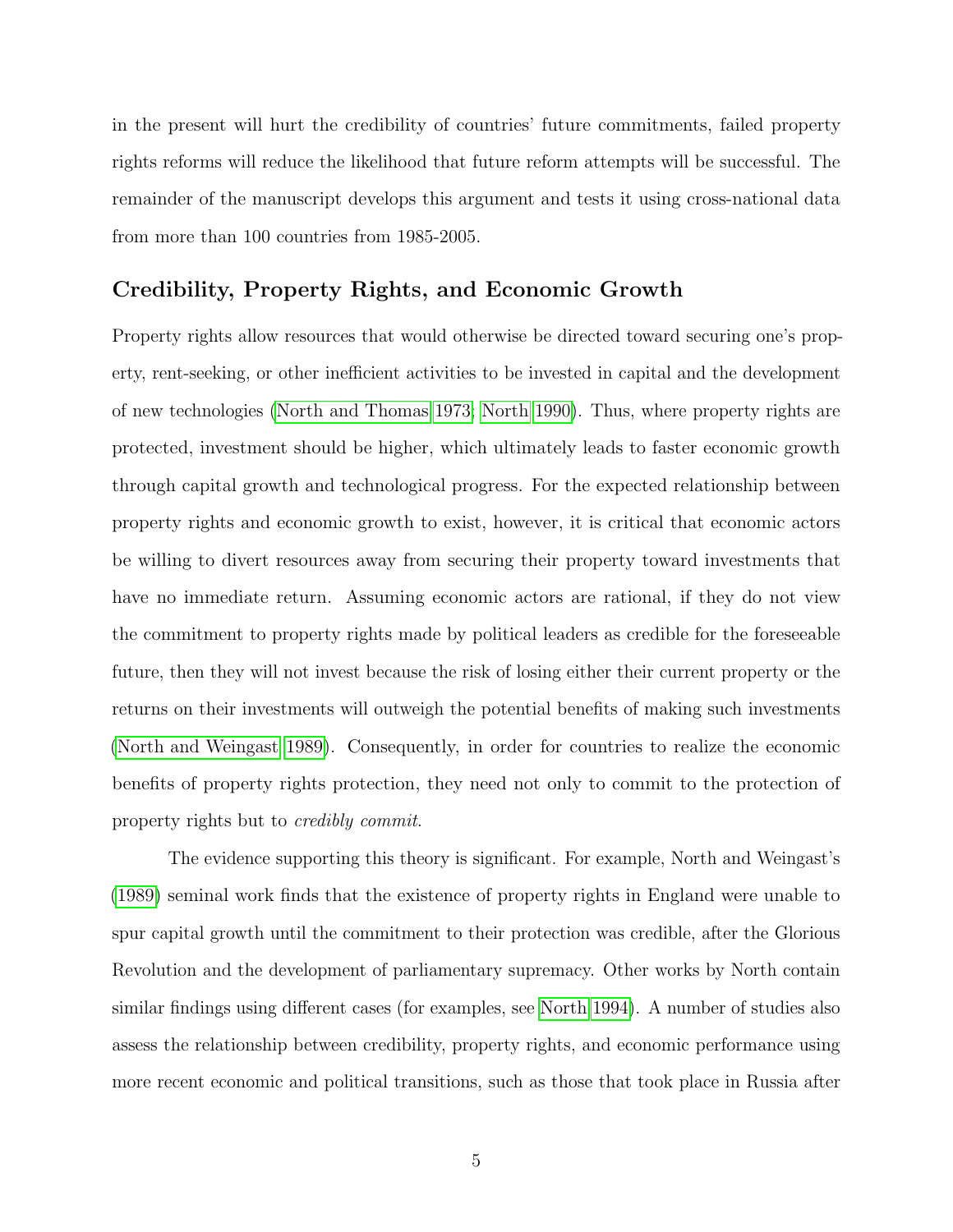the end of the Cold War [\(Shleifer and Treisman](#page-33-7) [2000;](#page-33-7) [Frye](#page-31-4) [2004\)](#page-31-4). In general, the results of these studies are similar to those of North: a credible commitment to property rights protection is necessary for such protection to lead to improved economic performance.

In general, there is little debate in the literature about the relationship between property rights and economic growth. Indeed, "[t]here seems to be a broad consensus...that secure property rights are crucial for economic growth" [\(de Haan, Lundstrom and Sturm](#page-30-0) [2006,](#page-30-0) 169). Nor do I believe that many would argue with the presumption that a credible commitment to the protection of property rights is critical for this relationship to exist. Nonetheless, cross-national empirical work assessing whether or not credibility moderates the relationship between countries' commitments to property rights protection and economic growth is virtually non-existent.

## The Observed Effect of Property Rights

Most empirical studies ignore the importance of credibility and focus solely on the independent effect that property rights protection has on economic growth (see, for example, [Barro](#page-29-0) [1996;](#page-29-0) [Lane and Tornell](#page-32-6) [1996;](#page-32-6) [Knack and Keefer](#page-32-1) [1995;](#page-32-1) [Keefer and Knack](#page-32-2) [1997;](#page-32-2) [Clague et al.](#page-30-2) [1996;](#page-30-2) [Kereks and Williamson](#page-32-3) [2008\)](#page-32-3). These studies typically use cross-sectional data to employ a modified, often reduced-form, Solow growth model that includes some measure indicating the level of property rights protection (e.g. the BERI or ICRG risk indicators or something similar). Virtually all such studies find that property rights effect economic growth [\(Aron](#page-29-2) [2000\)](#page-29-2). Although seemingly robust, the findings in these studies are most likely biased due to their omission of any indicator of the credibility of countries' commitments to property rights. At the very least, these studies lead to the false expectation that present commitments to protect property rights are sufficient for faster economic growth, when (at least theoretically) this relationship is moderated by the credibility of that commitment.

A few studies assess the effects of both countries' commitments to property rights and the credibility of those commitments. These studies typically explore the independent effect that credibility has on economic growth while controlling for property rights protection.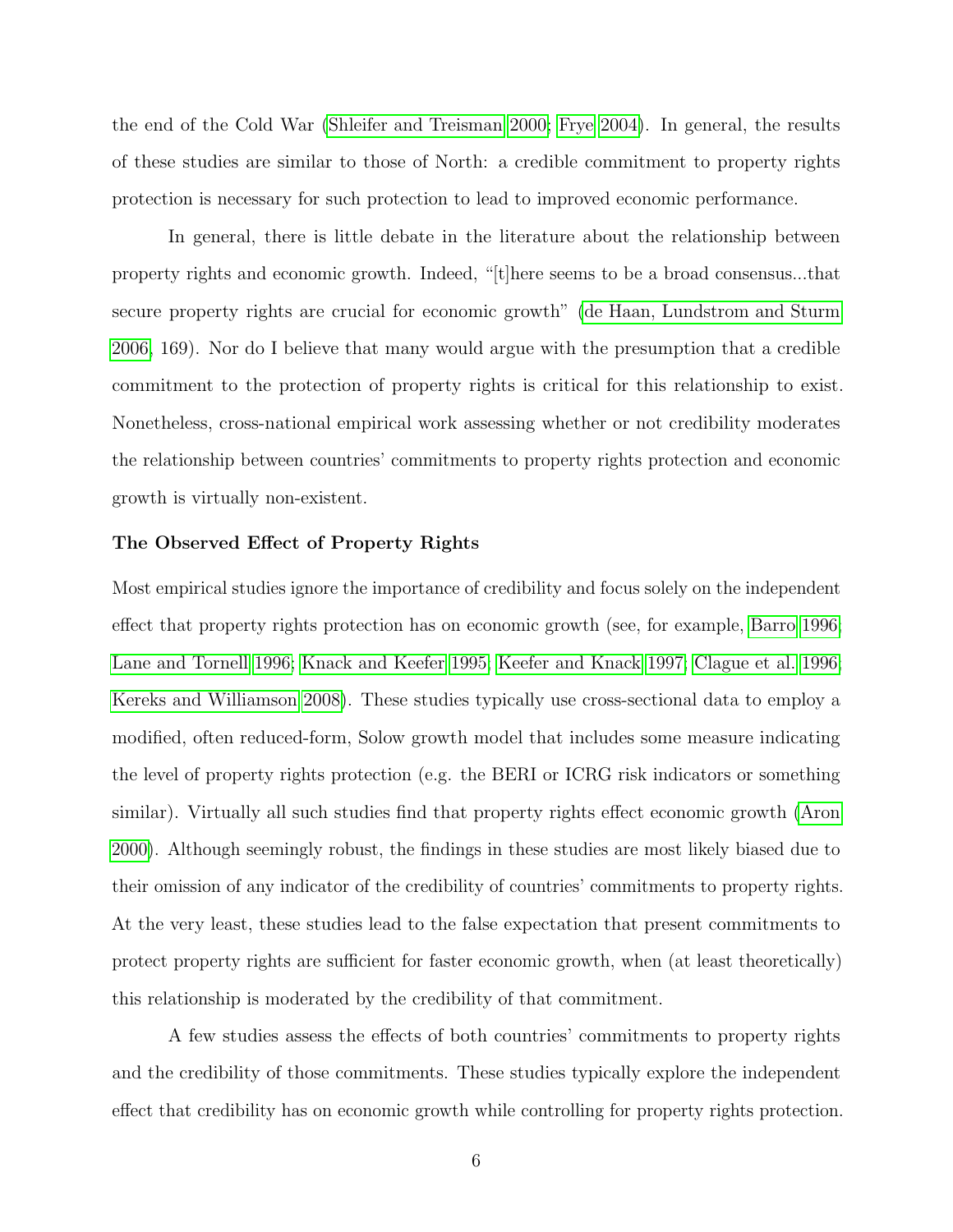For instance, Brunetti, Kisunko, and Weder [\(1998\)](#page-29-3) use a survey of local entrepreneurs to measure credibility of government policies and find that credibility effects both investment and economic growth. Both Gwartney, Lawson, and Holcombe [\(1999\)](#page-31-5) and Pitlik [\(2002\)](#page-33-8) report similar findings when assessing the effect of economic freedom, which is highly correlated with property rights protection, on economic growth. The models estimated in these studies assume that, regardless the level of property rights protection, credibility affects economic growth. Based on the theory elaborated above, though, a commitment to property rights and the credibility of that commitment are both necessary for faster economic growth. Therefore, even studies that include credibility and the level of property rights protection in the same empirical model may suffer from omitted variable bias, because they omit an interaction between these two variables.

Based on this brief review of the literature, it would seem that previous cross-national empirical work on the relationship between property rights and economic growth has taken the moderating effect of credibility for granted. However, there are at least two possible counter claims to this assertion. The first is that the work of North and his successors is sufficient to demonstrate the importance of credibility. In other words, large-n, cross-national analyses demonstrating that credibility moderates the effect of property rights on economic growth are unnecessary given the work of North. Although I agree that the work of North and his predecessors has been pivotal in demonstrating the importance of both property rights and credibility, supplementing the findings from this work with large-n, cross-national analyses is important for at least a couple of reasons. Much of this work tends to focus on Western European economic and political development, which took place centuries ago, or the economic and political transitions that took place in the Post-Communist countries after the end of the Cold War. As a result, critics might argue that the cases typically looked at in the economic history literature are unique, making the findings of this literature not applicable in other contexts. At the very least, these historical case studies provide little information to policy makers who wish to understand the expected impact of property rights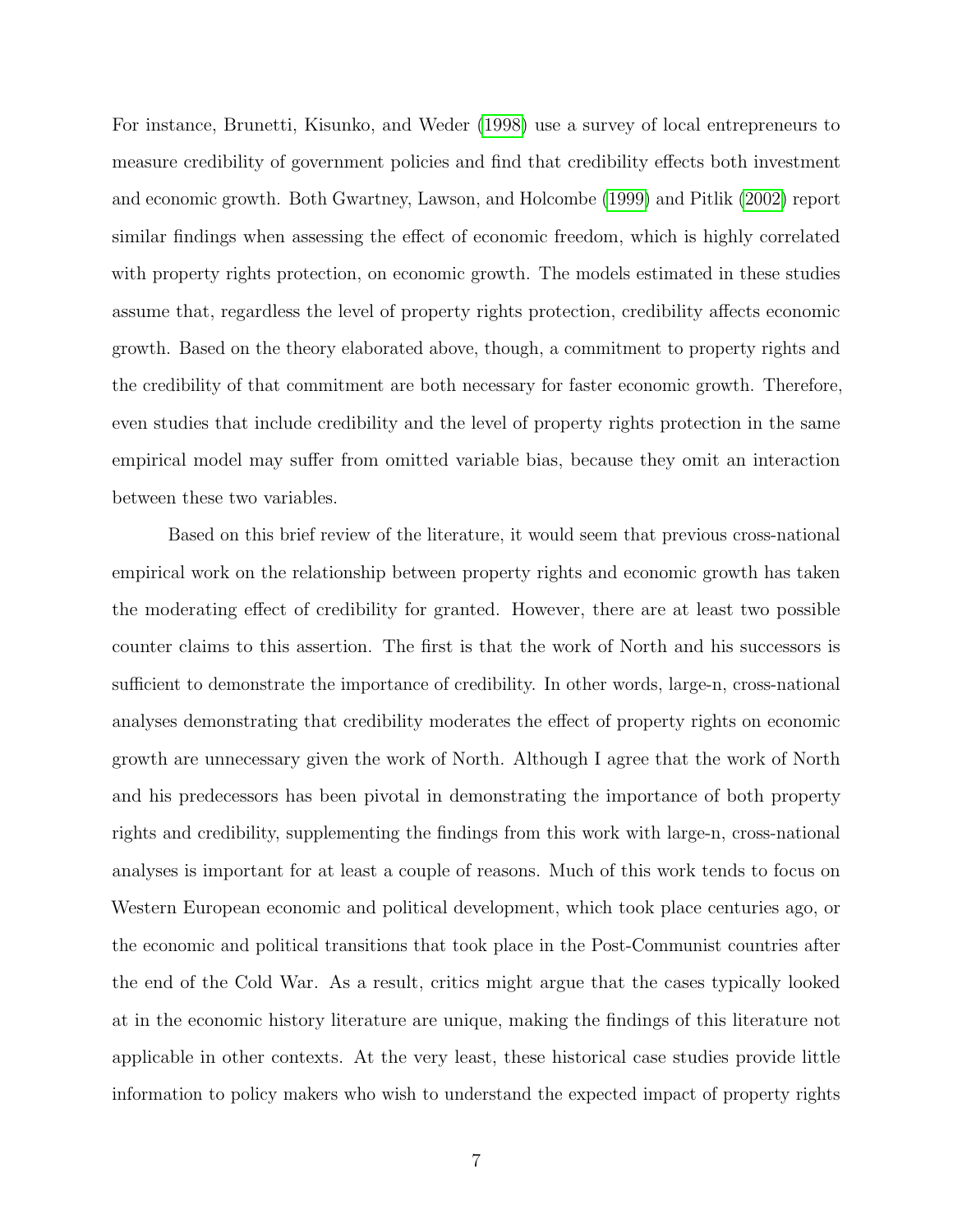reforms, because they fail to account for a variety of covariates that might make the observed relationship weaker, or spurious. Furthermore, since existing cross-national analyses tend to ignore the impact of credibility and might lead to false expectations, estimating similar models that account for credibility is doubly important. Thus, cross-national analyses using current data will demonstrate the external validity of the economic history literature on property rights protection and provide valuable information about the expected effect of property rights reforms to leaders who wish to undertake such reforms.

Second, some might argue that certain measures of property rights (e.g. Clague et al.'s [\(1996;](#page-30-2) [1999\)](#page-30-3) measure of contract intensive money or the instrumental variables – settler mortality and pre-colonial population – used by Acemoglu et al. [\(2001\)](#page-29-1)) implicitly incorporate the moderating effect of credibility, making an explicit measure of credibility unnecessary. This may be true if one is mostly interested in explaining long-term differences in economic performance between countries. Explicitly incorporating credibility into empirical models becomes important, however, when evaluating whether or not and how countries should implement property rights reforms. In this scenario, we are interested in variance in economic performance within countries as the level of property rights protection changes. Credibility is arguably more important in this scenario, as we are assessing the effect of changes in property rights protection over time. Moreover, studies without explicit measures of credibility potentially hide heterogeneity in the effect of property rights on economic performance. Hiding this heterogeneity may establish unrealistic expectations in countries that reform their protection of property rights. Modeling this heterogeneity, on the other hand, may reveal mechanisms that political leaders can use to guarantee economic actors that their commitment to property rights reforms are credible. In short, studies that do not explicitly model the moderating effect of credibility provide little information about the impact that reforming property rights protection will have on countries' economic performance.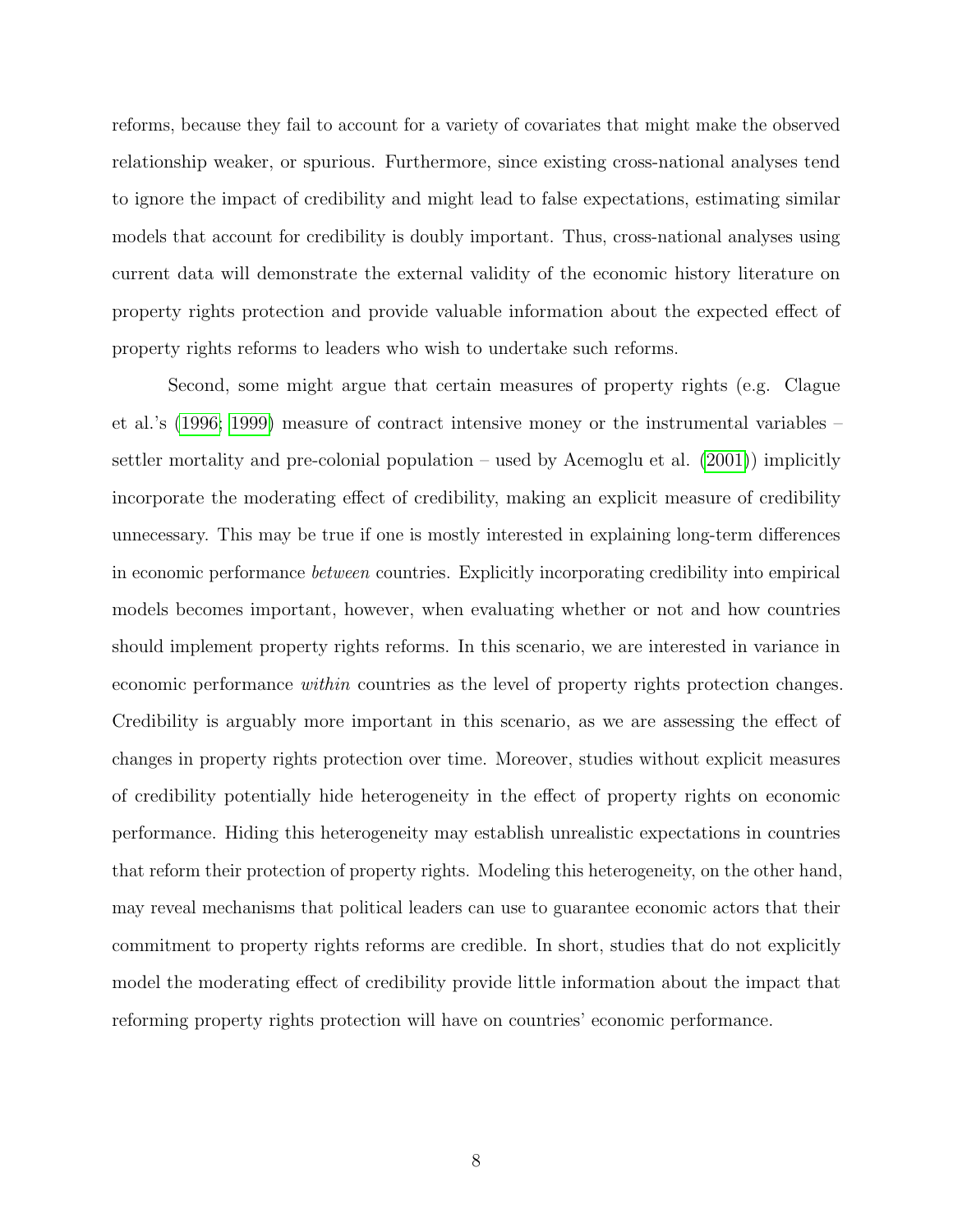## Mechanisms of Guaranteeing Credibility

When measuring credibility, existing cross-national studies typically assume (at least implicitly) that credibility is only a function of precedent. In other words, credibility is operationalized in a way that suggests actors will only consider a countries' commitment to property rights credible if that commitment has been honored for some long, unspecified period of time. This assumption is most prevalent in the work of Pitlik [\(2002\)](#page-33-8), who operationalizes credibility as volatility over time. Similarly, the survey questions used to measure credibility by Brunetti, Kisunko, and Weder [\(1998\)](#page-29-3) ask about local entrepreneurs' expectations about the credibility of government's policies. Although one cannot be certain, such expectations are probably the result of stability (or instability) of government institutions over time. Even in the work of North, who explicitly argues that institutional rules provide credibility [\(North and Weingast 1989\)](#page-33-4), it is often difficult to distinguish whether credibility is actually the result of institutional rules or a precedent that developed over the time span of the inquiry, which is often decades.

Based on these studies, then, one might get the impression that the only method of credibly committing to property rights protection is a history of such protection. However, leaders have at least two mechanisms at their disposal to establish the credibility of their commitments. "One is by setting a precedent of 'responsible behavior,'...The second is by being constrained to obey a set of rules that do not permit leeway for violating commitments" [\(North and Weingast](#page-33-4) [1989,](#page-33-4) 804). I do not mean to discount the importance of precedent. A history of property rights protection is certainly an indicator, if not the best indicator, of credibility. Still, the view that precedent alone leads to credibility is overly deterministic, and since most countries, especially in the developing world, do not have a strong precedent for protecting property rights, they are left with no alternative but to wait years for their commitment to property rights protection to become credible.

Fortunately, leaders have another, rarely explored option: adopt institutions that constrain themselves and future leaders to respecting the protection of property rights.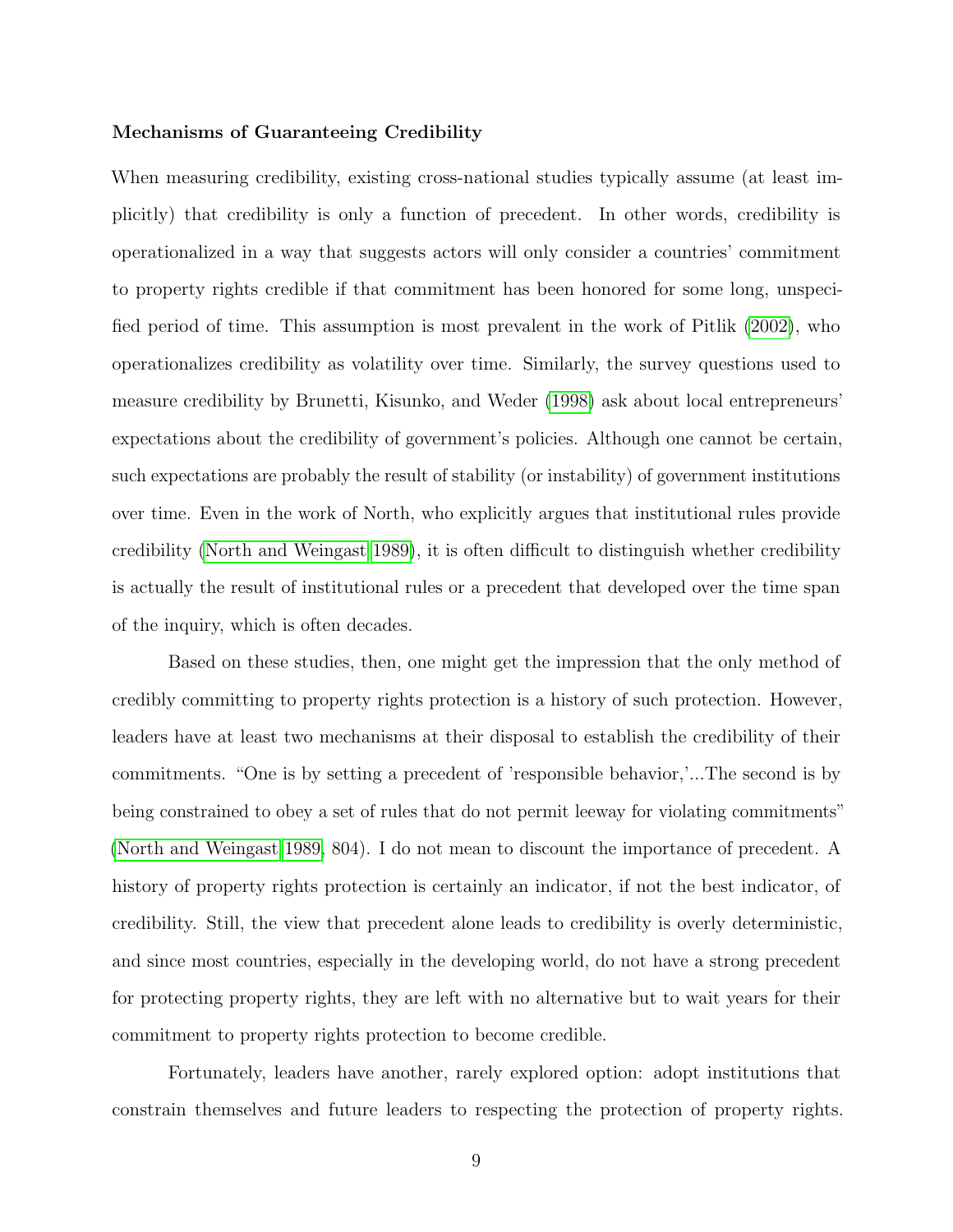Institutional constraint is a potentially powerful tool through which leaders can greatly reduce the period of time necessary for their country to realize the benefits of improving property rights protection. They simply (or maybe not so simply) need to adopt measures that protect property rights in a way that constrains both themselves and future leaders from violating those measures. Here, I explore one mechanism through which leaders may be able achieve such constraint: constitutional entrenchment.

### Constitutions as Commitment Devices

Theoretically, constitutional entrenchment is one means leaders can use to demonstrate the credibility of their commitments. An important, if not the most important, function of constitutions is to establish a set of inviolable principals and provisions to which future law and government activity must conform [\(Finer](#page-31-6) [1988;](#page-31-6) [Breslin](#page-29-4) [2009\)](#page-29-4). Thus, entrenching property rights in the constitution moves them from the realm of normal politics to the realm of higher law (i.e. property rights become part of the rules of the game instead of something developed within those rules). Establishing property rights as higher law is more credible than merely adopting legislation to protect property rights because it effectively removes property rights protection from the political debate and also makes violations of property rights easier to identify and more costly [\(Elkins, Ginsburg and Melton 2009\)](#page-30-4).

Of course, constitutional entrenchment is only credible if government officials are actually constrained by the constitution. However, many would argue that constitutions are not an effective constraint. In the words of James Madison, "[a] mere demarcation on parchment of the constitutional limits...is not a sufficient guard against those encroachments which lead to a tyrannical concentration of all the powers of government in the same hands" [\(Madison, Hamilton and Jay](#page-32-7) [1826,](#page-32-7) Federalist #48). The view set forth by Madison that constitutions are merely parchment barriers is common. Solely looking at the economic growth literature, a number of scholars make claims about the importance of de facto over de jure variables. Take, for instance, Klitgaard and Berggren's claim that "...what is important is not the formal enumeration of de jure rights..., but the de facto protection of rights..." [\(2002,](#page-32-8) 187).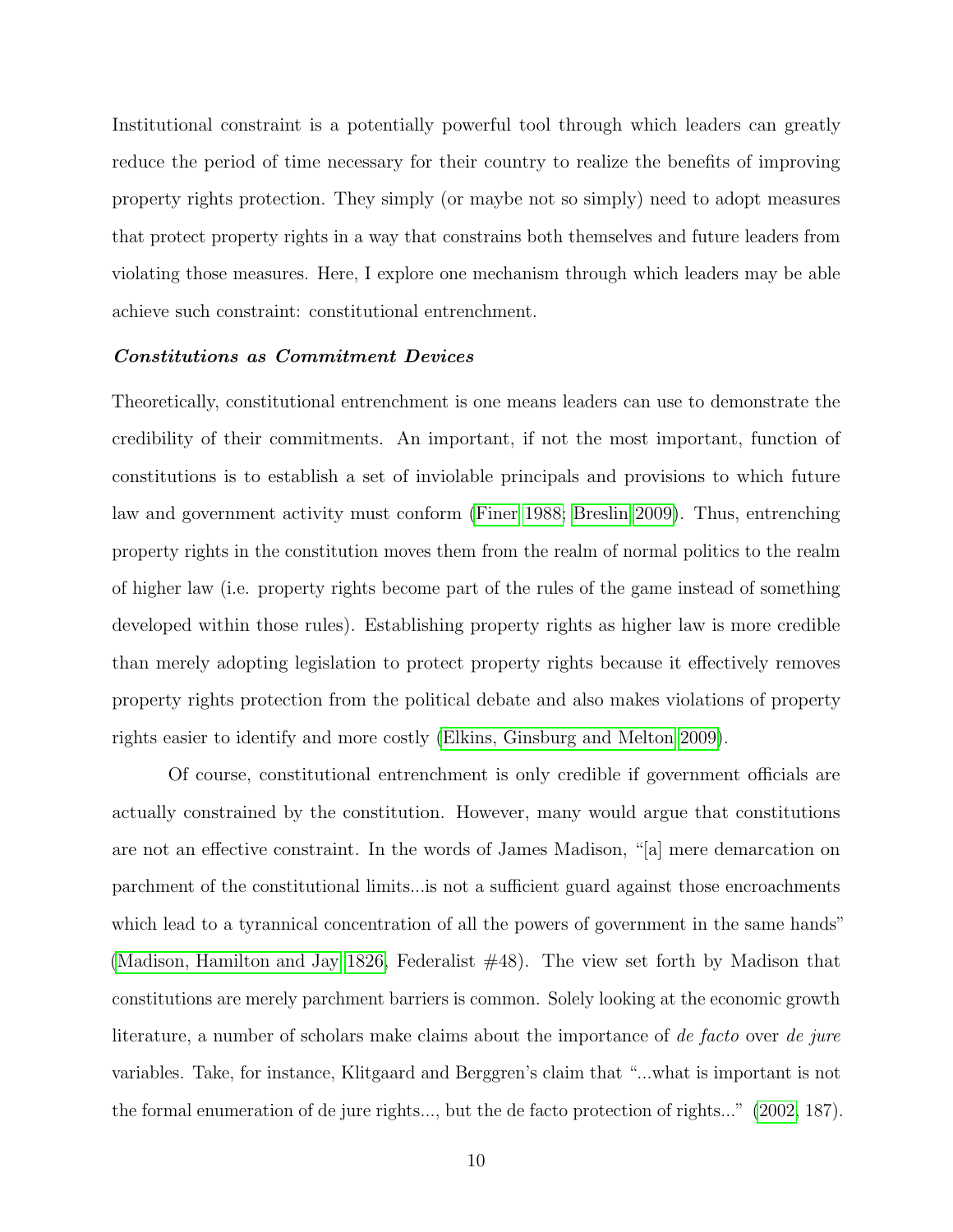Similarly, in Aron's review of the literature, she finds that "...the appropriate institutional variables to include in...growth regressions are those that capture the *performance* or *quality* [emphasis in the original] of formal and informal institutions rather than merely describe the characteristics or attributes of political institutions and society..." [\(2000,](#page-29-2) 128). Such views are hardly surprising considering that studies which assess the effect de jure variables on economic growth find that the *de jure* variables have no statistically significant effect [\(Vanssay and Spindler 1994;](#page-34-2) [Feld and Voigt 2003\)](#page-31-0).[2](#page-10-0)

The persistence of the view that constitutions are merely parchment barriers might lead one to expect both constitutions and scholarship on constitutions to be rare. However, neither of these expectations is met. Constitutions are prevalent throughout the world. As of this writing, with the exception of the United Kingdom (whose constitution is unwritten), every independent state in the world has a written constitution [\(Elkins, Ginsburg and Melton](#page-30-4) [2009\)](#page-30-4). Furthermore, in recent years, there has been a tendency for scholars to take constitutions more seriously as well. Unlike early writings on constitutions that focused solely on normative arguments, this new, so-called constitutional economics, literature takes a positive approach to studying both the effects and the emergence of constitutional rules (for a review of this literature, see [Voigt](#page-34-3) [2009\)](#page-34-3). The significant resources expended by elites in the writing and promulgation of constitutions and by academics in studying these documents indicate that there are at least some who view the limits placed on government by the constitution as effective.

Even if constitutions are merely parchment barriers, though, they still might represent a better signal of credibility than ordinary legislation because of the difficulty involved in altering the constitution. Both amendment and replacement of the constitution typically require the approval of a supermajority, whereas legislation can be overturned by a mere majority [\(Lutz](#page-32-9) [1994\)](#page-32-9). As a result, even if the constitution does not place any effective

<span id="page-10-0"></span><sup>2</sup>Although, there is some evidence that *de jure* judicial independence affects *de facto* judicial independence [\(Hayo and Voigt 2007\)](#page-31-7)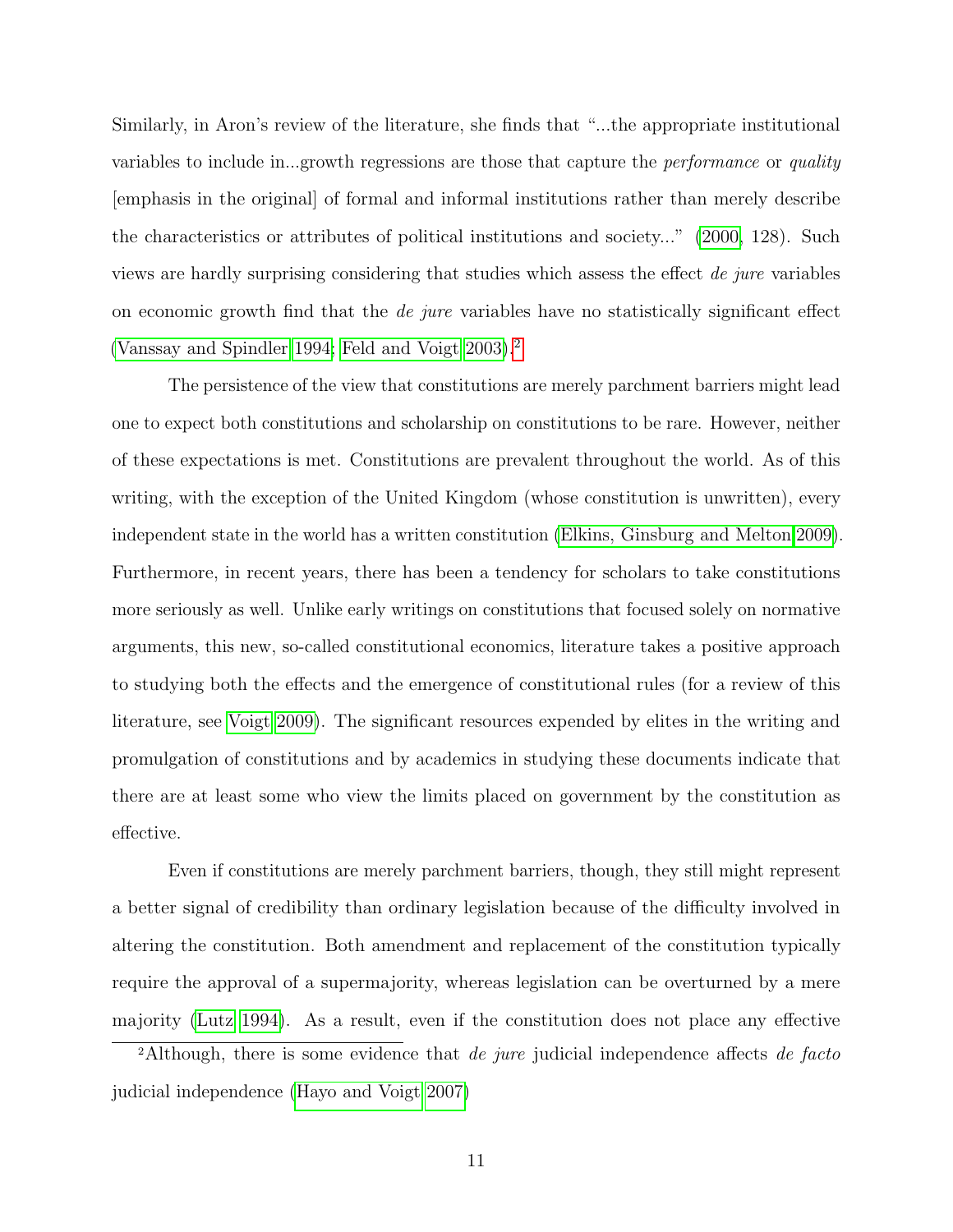limits on government, constitutional entrenchment may still be seen as a signal of credibility in at least two respects. First, entrenchment suggests that a supermajority favored more secure property rights when they were entrenched in the constitution. Given such strong initial support and common knowledge of this strong initial support, enforcement of property rights should be more likely, which, in turn, should make attempted violations less likely [\(Weingast](#page-34-4) [2005\)](#page-34-4). Second, a supermajority will also be necessary to remove property rights from the constitution. Not only is this a high hurdle, but given the strong initial support necessary to entrench property rights, finding a supermajority to remove them is likely to be difficult. Unlike protection through regular legislation, then, constitutional entrenchment signals to economic actors that there is strong support for the protection of property rights and, even if that support wanes over time, future leaders may still find it difficult to remove the entrenched protection. Despite this support, future leaders could still opt simply to ignore the constitution, either completely disregarding its provisions or using an illegitimate procedure to amend or replace. However, since such actions are both extremely costly and politically risky [\(Elkins, Ginsburg and Melton](#page-30-4) [2009\)](#page-30-4), they are often undesirable and may even be unfeasible.

Of course, the need for the constitution to guarantee credibility may vary. Many developed countries have maintained a commitment to secure property rights for generations. As a result, even though constitutional limits on government may have been important for initially guaranteeing credibility in developed countries [\(North and Weingast](#page-33-4) [1989\)](#page-33-4), many of these countries can now rely on precedent. Hence, one might not expect de jure property rights protection to affect the relationship between property rights and economic growth in developed countries. Similarly, once precedent is established in a developing nation, entrenchment may not be necessary for a relationship between property rights and economic growth to exist.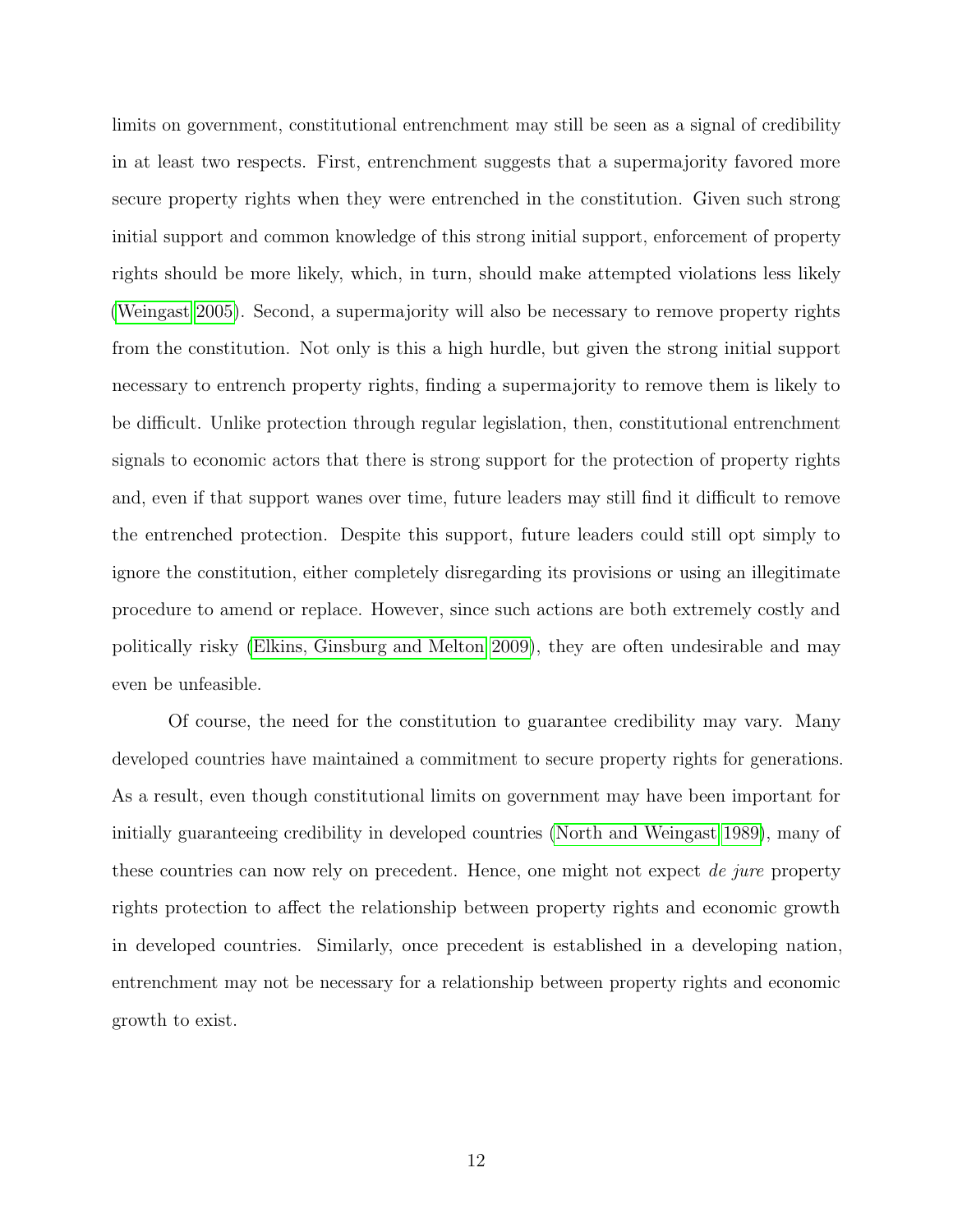#### Summary

Few scholars would argue against the notion that long-term economic growth will be faster in countries that maintain credible commitments to the protection of property rights. Nevertheless, few cross-national empirical studies test if credibility affects economic growth, and those that do fail to model credibility as a moderating variable and tend to use an overly deterministic view of credibility. This leaves leaders wishing to increase the level of property rights protection in their country with insufficient knowledge about both the implications of such reforms and about the steps they can take to ensure that their commitments to such reforms are viewed as credible. To fill this gap in the literature, I assess the moderating effect of credibility on the relationship between property rights and economic growth below. Specifically, I test three hypotheses:

- 1. Property rights protection will cause faster economic growth only in those countries with a precedent for protecting property rights.
- 2. Property rights protection will cause faster economic growth only in those countries with *de jure* property rights protection.
- 3. The effect of de jure property rights will only be present in countries lacking a precedent.

# Research Design

Following previous studies that quantitatively analyze the effect of property rights on economic growth, I test the hypotheses using the following OLS regression model:<sup>[3](#page-12-0)</sup>

<span id="page-12-1"></span>
$$
\Delta Y_{it} = \alpha \mathbf{M}_{it} + \beta \mathbf{P}_{it} + e_{it} \tag{1}
$$

<span id="page-12-0"></span><sup>3</sup>This equation varies slightly from the traditional one used in the growth literature in that it omits the  $Z_{it}$  term, which is a set of three (or more) additional explanatory variables that are used to perform extreme bounds analysis (EBA). Since it is not clear how to apply EBA when interaction terms are included in  $P_{it}$ , no EBA is performed and this term is omitted.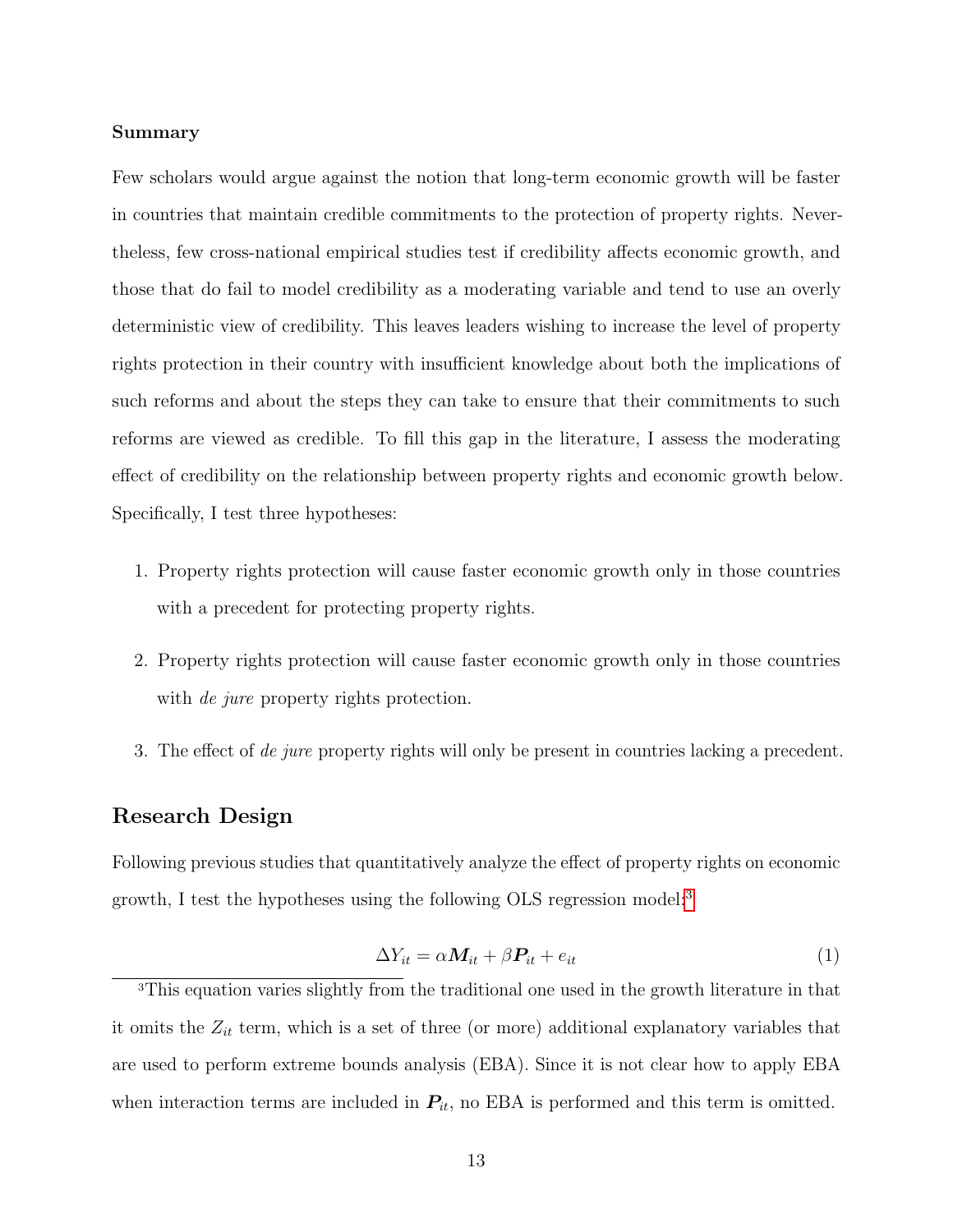where  $\Delta Y_{it}$  is the average real per capita GDP growth of country i in time period t,  $M_{it}$  is a vector of explanatory variables that have been shown to have a robust effect on economic growth in previous studies,  $P_{it}$  is a vector of the explanatory variables of interest in the present study, and  $e_{it}$  is an error term.  $P_{it}$  will consist of an interaction between the level of de facto property rights protection and at least one of the credibility measures, including all the required constituent terms [\(Brambor, Clark and Golder](#page-29-5) [2006\)](#page-29-5), but the precise variables in  $P_{it}$  will depend on the hypothesis being tested. Four five-year time periods  $(t)$  are used in the analysis - 1985-1990, 1990-1995, 1995-2000, and 2000-2005. Although the economic data are available for most countries in the world during each of these time periods, the property rights data are not. As a result, the number of countries  $(i)$  used in the analysis ranges from 45 to 103, depending on the time period, for a total of only 276 possible observations. The rest of this section describes how each of the variables in equation [1](#page-12-1) is operationalized.

#### Economic Growth

The dependent variable for all analyses is real per capita GDP growth averaged over some period. Data for this variable are from the Penn World Tables [\(Heston, Summers and Aten](#page-31-2) [2009\)](#page-31-2). The periods are all 5 years in length and are measured starting in the year after the time period of the observation begins. Put more concretely, if the period is 1985-1990, economic growth is averaged over the years 1986-1990.

## The Level of *De Facto* Property Rights

De facto property rights protection is measured with the 2009 version of the Economic Freedom in the World index produced by the Fraser Institute [\(Gwartney](#page-31-1) [2009\)](#page-31-1). Only the "legal structure and security of property rights" area of this index is used in the analysis. In previous studies, this area has been shown to have a robust effect on long-term economic growth [\(Dawson](#page-30-5) [2003;](#page-30-5) [Carlsson and Lundstrom](#page-30-6) [2002;](#page-30-6) [Berggren and Jordahl](#page-29-6) [2005\)](#page-29-6). The Fraser Institute measure of property rights protection ranges from 0-10 (in increments of 0.1) and provides estimates of property rights protection for between 48 and 139 countries for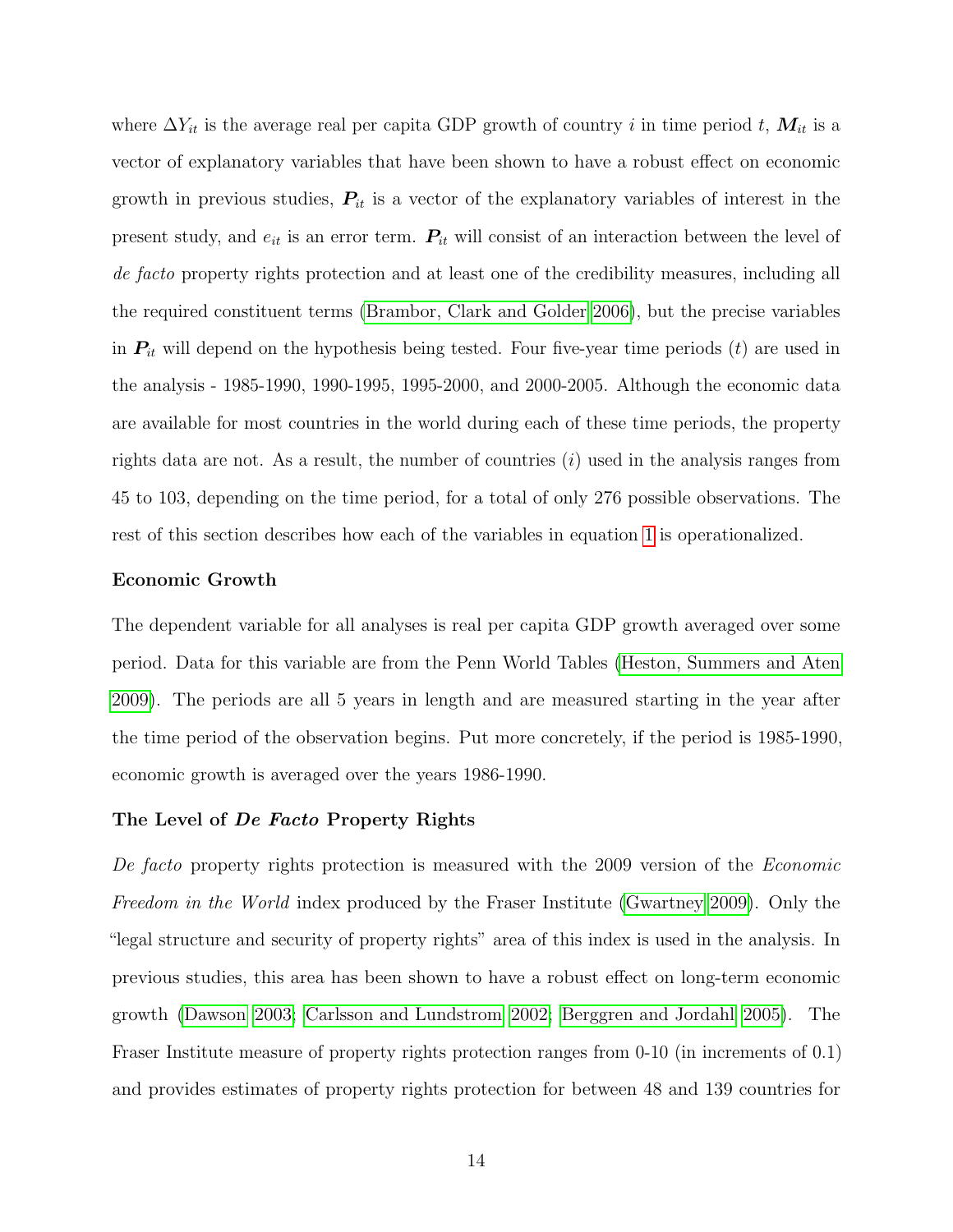the years 1970, 1975, 1980, 1985, 1990, 1995, and 2000-2007.<sup>[4](#page-14-0)</sup> To avoid endogeneity issues, the level of property rights protection is only assessed in the first year of every period being analyzed (i.e. 1985 if the time period is 1985-1990).

This measure is chosen primarily for the time span it covers. To my knowledge, it is the only measure to provide estimates of property rights protection for such a large group of countries back to 1970. As noted below, a large number of time periods are critical when measuring precedent. Moreover, since the analyses below rely heavily on interaction terms, a broad range of countries and time periods is desirable to ensure that all possible combinations of the interacted variables are present in the data. Other measures of de facto property rights protection lack these desirable characteristics, making them inappropriate for the present paper.

## **Credibility**

Two measures of credibility are used. The first is a measure of precedent and the second a measure of *de jure* property rights protection.

## Precedent

The measure of precedent is based on Pitlik's [\(2002\)](#page-33-8) measure of volatility:

$$
Precedent_{it} = 1 - \sqrt{\frac{1}{T} \sum_{t=1}^{T} \left( \Delta PR_{it} - \frac{1}{T} \sum_{t=1}^{T} \Delta PR_{it} \right)^2}
$$
(2)

where  $PR_{it}$  is the change in property rights protection in country i over period t, which ranges from t to  $t - 5$ , and T is the number of periods. By this measure, countries that experience no change in property rights protection will receive a score of 1, and countries that experience a change in protection will receive a score less than one. Hence, higher scores indicate more precedent. This measure is better than simply taking the change in property rights protection or the standard deviation of the level of property rights over time, because

<span id="page-14-0"></span> $\sqrt[4]{\text{De facto}}$  property rights protection is rescaled to range from 0-1 to make the index more comparable with its de jure counterpart.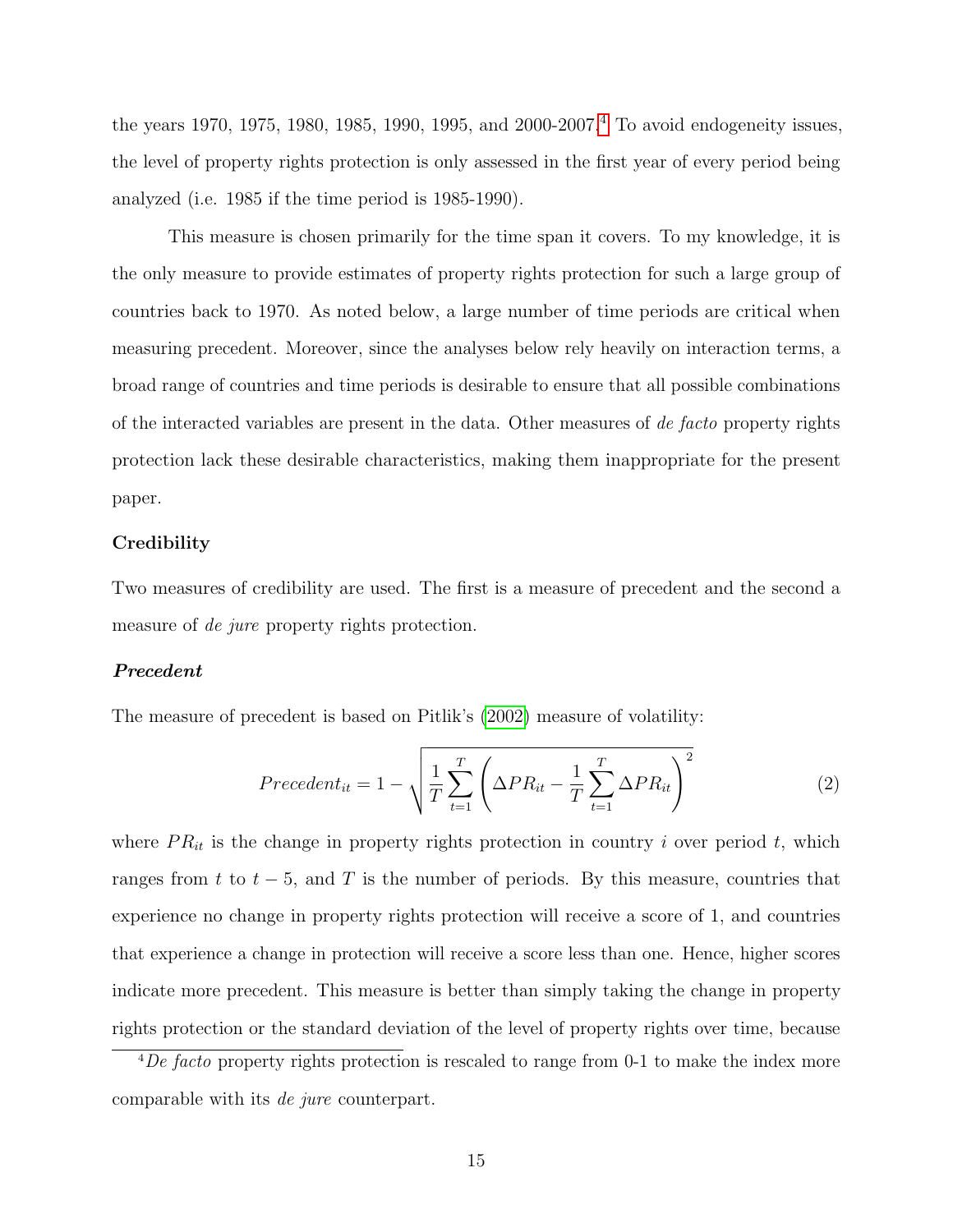it penalizes countries for uncertainty in their level of property rights protection that is caused by abrupt *and* frequent shifts in protection over time [\(Pitlik 2002\)](#page-33-8).<sup>[5](#page-15-0)</sup>

For the advantages of this measure to materialize, however, T must be greater than or equal to three. Setting  $T$  too high may be a problem too. Since the precedent measure weights changes across all time periods equally, recent institutional instability has the same influence on the measure as historical instability, even though recent institutional instability should have a larger effect on credibility than institutional instability that occurred 20 or 30 years prior. A large  $T$  also has the disadvantage of reducing the number of time periods for which precedent can be calculated, because the *de facto* property rights data are limited in time span. To balance all of these considerations, three time periods are used when calculating precedent, regardless of the period under observation. Hence, the first time period for which precedent can be calculated is 1985, which uses changes in de facto property rights from 1970, 1975, and 1980 to calculate precedent. The resulting measure has a mean of 0.87, a standard deviation of 0.09, and ranges from 0.25 to 0.99.

## De Jure Property Rights Protection

There are no previously existing indices of *de jure* property rights protection, so I constructed one using data from the Comparative Constitutions Project (CCP).[6](#page-15-1) According to Miller, property rights refer to the "ability of individuals to accumulate private property, secured by clear laws that are fully enforced by the state" [\(2009,](#page-33-9) 449). Based on this definition, the protection of property rights breaks down roughly into the presence of laws that protect

<span id="page-15-0"></span><sup>5</sup>Although this measure of precedent can be safely interpreted as a measure of institutional stability, it should not be interpreted as indicating political, or regime, stability. Stability in property rights protection is certainly correlated with political stability, but the protection of property rights protection may be stable, or not, both within and across regimes.

<span id="page-15-1"></span><sup>6</sup>The CCP has data on the content of formal constitutions for all countries in the world from 1789 to the present. More information about the project is available at [http://www.comparativeconstitutionsproject.org.](http://www.comparativeconstitutionsproject.org)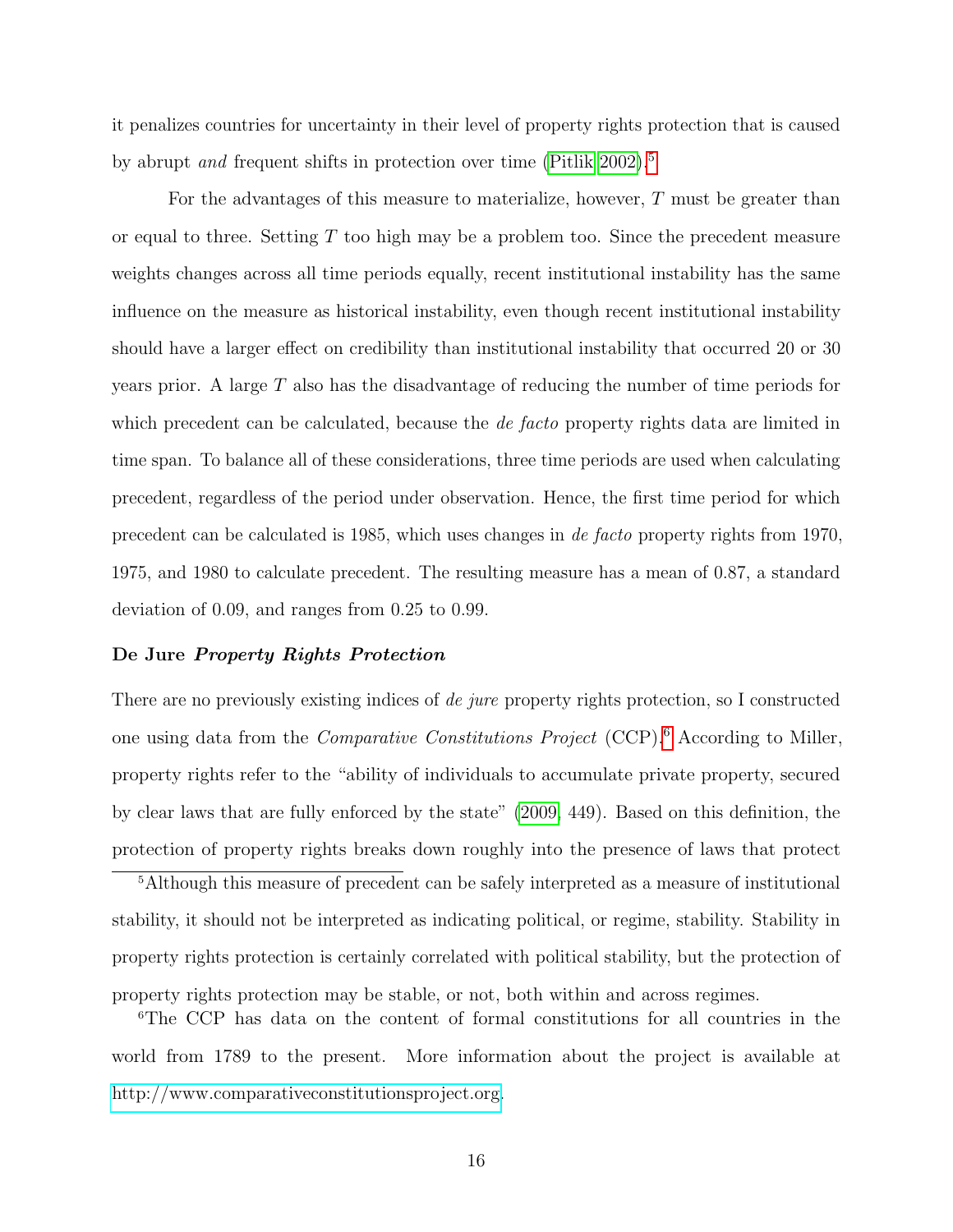individuals' property and the enforcement of those laws by an impartial, independent judiciary. Thus, the measure of de jure property rights discussed below has three subcomponents, one for each dimension of the definition - protection of property rights (nine questions), judicial independence (twelve questions), and fair and efficient adjudication of disputes (six questions). Notably, these are the same subcomponents used in Gwartney's [\(2009\)](#page-31-1) measure of property rights protection, the *de facto* measure used here.<sup>[8](#page-16-1)</sup> The *de jure* property rights variable is created by rescaling each subcomponent to range from 0 to 1 and then averaging the three components, which yields a measure that can range from 0 (no protection) to 1 (full protection). When calculated, the measure has a mean of 0.49, a standard deviation of 0.17, and ranges from 0.09 to 1.00.

Since the subcomponents of the *de jure* and *de facto* measures of property rights protection used here are the same, one might expect a high correlation between these measures. Not unlike other recent works that analyze the relationship between the de facto and de jure constitutions [\(Elkins, Ginsburg and Melton](#page-30-4) [2009;](#page-30-4) [Hayo and Voigt](#page-31-7) [2007\)](#page-31-7), however, the relationship between *de facto* and *de jure* property rights is actually quite weak, with r ranging from -0.28 to -0.13. Somewhat unexpectedly, however, the relationship is negative. Despite this weak, negative correlation, there is a lot of variance between countries in the relationship between their de facto and de jure property rights protection. Some countries promise more property rights than exist in the country, other countries have far more real property rights

<span id="page-16-0"></span><sup>7</sup>The list of questions from the *Comparative Constitution Project's* survey instrument used to create each subcomponent and the coding rules used for each question are available in the supplementary materials.

<span id="page-16-1"></span><sup>8</sup>Although one might argue that the legal protection of property rights subcomponent of the *de jure* measure of property rights protection is the only subcomponent that should be used in the *de jure* measure, this is not possible without creating a mismatch between the *de* jure and de facto measures, because subcomponents of the de facto measure are unavailable prior to 2000.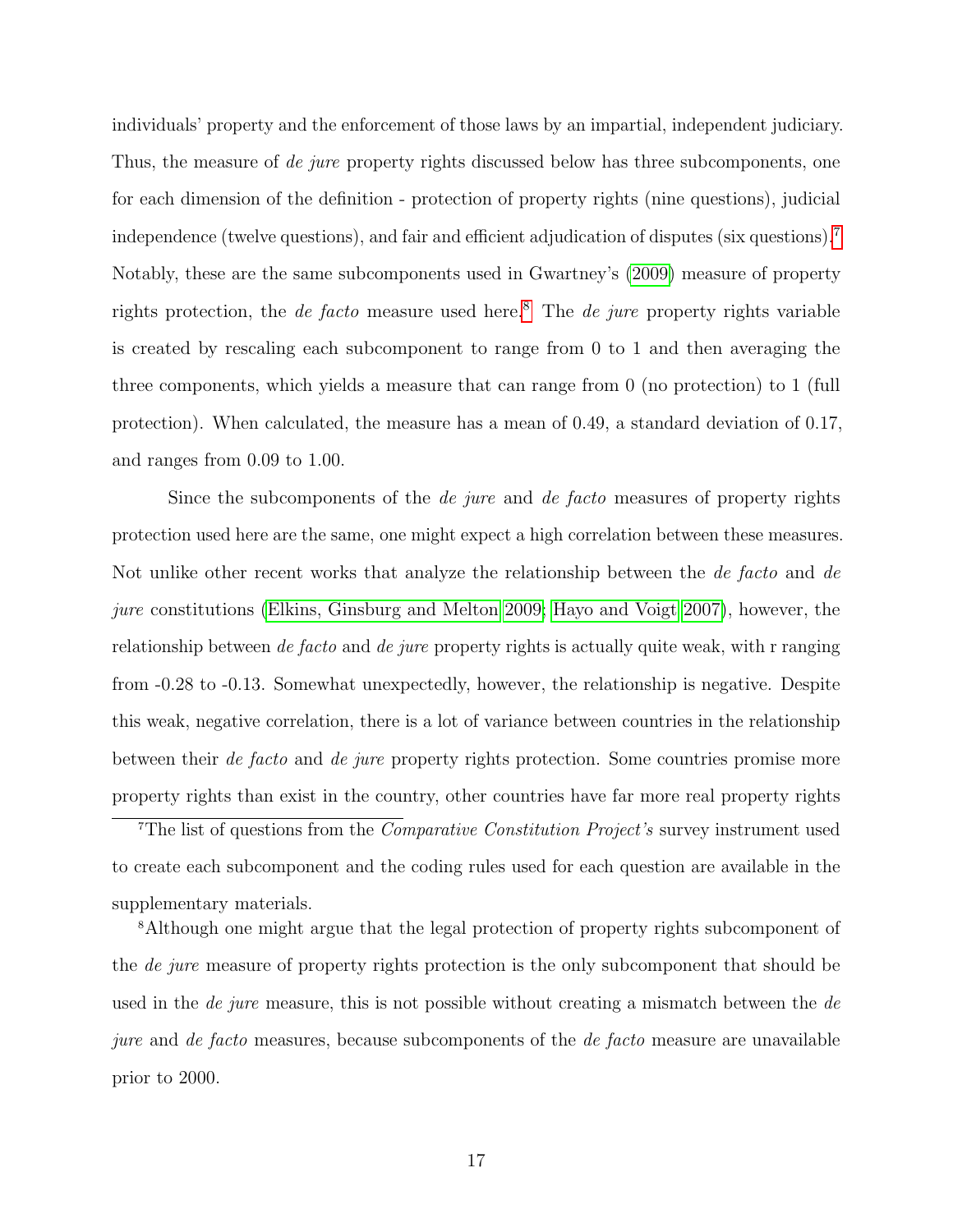than what is enumerated in their constitution, and still other countries exhibit a fairly strong relationship between the level of de facto and de jure property rights protection.

#### Additional Explanatory Variables

Only the three variables that Solow's neoclassical growth model posits to affect economic growth are included in the  $M_{it}$  vector of equation 1: investment, human capital, and real GDP per capita. Both real GDP per capita in the base year of each period and the investment share of GDP averaged over the periods in which economic growth is measured are from the Penn World Tables [\(Heston, Summers and Aten](#page-31-2) [2009\)](#page-31-2). Human capital is operationalized as the average educational attainment among 25 year olds, using data from the Cline Center for Democracy [\(Nardulli](#page-33-10) [2010\)](#page-33-10).<sup>[9](#page-17-0)</sup> In addition to these "typical" variables, several additional variables are included when testing the robustness of the results. These include all of the variables used in the extreme bounds analysis performed by de Haan and Sturm [\(2000\)](#page-31-8): the population growth rate, the ratio of real government consumption to GDP, the inflation rate, and the ratio of exports and imports to GDP. The data for these variables are from the Penn World Tables [\(Heston, Summers and Aten](#page-31-2) [2009\)](#page-31-2). Each is operationalized as the average over the period which economic growth is measured. I also assess the robustness of the model to countries' levels of democracy, since democracies are associated with both higher economic growth and better property rights protection, and levels of corruption, since corruption is associated with slower growth and may also be associated with worse property rights protection. Regime-type is operationalized using the Unified Democracy Scores (UDS) [\(Pemstein, Meserve and Melton](#page-33-11) [2010\)](#page-33-11), and corruption is operationalized using the corruption variable from the International Country Risk Guide [\(The PRS Group](#page-34-5) [2005\)](#page-34-5). Both the level of democracy and level of corruption are measured during the base year of each period (i.e.

<span id="page-17-0"></span><sup>9</sup>Traditionally, data from Barro and Lee [\(2001\)](#page-29-7) are used to measure human capital. The problem with the Barro and Lee data are their more limited coverage. For instance, in 2000, the Cline Center data spans 158 countries, while the Barro and Lee data spans 104 countries. In the years when data are available for both measures, they correlate very highly  $(r = 0.98)$ .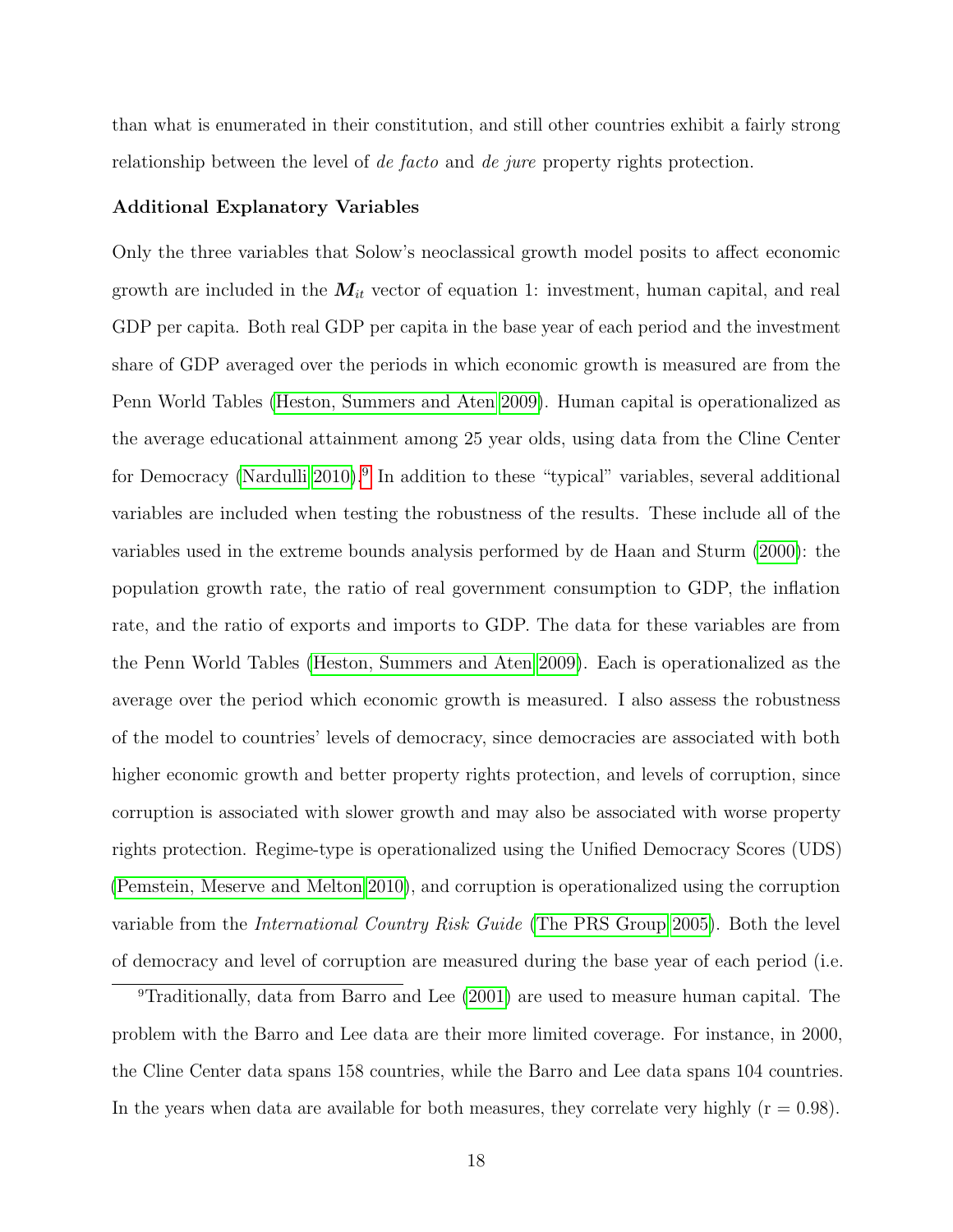1985 is used for the 1985-1990 period). Lastly, year fixed-effects are used in all models to account for global economic shocks, and since the primary interest in this paper is within country effects, every model is estimated with country fixed-effects.[10](#page-18-0)

# Data Analysis

Table [1](#page-35-0) provides the coefficient estimates from a series of the fixed-effects regression models, with clustered, robust standard errors in parentheses.<sup>[11](#page-18-1)</sup> For each model specification, the model is estimated using all observations and, since we are ultimately interested in how property rights reforms affect developing countries, only observations from lesser developed countries (LDCs), as indicated by their score on the Human Development Index (HDI) [\(World Bank](#page-34-6) [2000\)](#page-34-6).<sup>[12](#page-18-2)</sup> Model 1 includes only the vector of variables denoted by  $M_{it}$  in equation 1. Both GDP and investment are statistically significant and in the expected direction. The model indicates that every \$1,000 increase in GDP per capita decreases economic growth by 0.33 points (or 1.05 points in LDCs), and every percentage point increase in investment increases economic growth by about 0.20 points. The effect of GDP is fairly robust across the 10 models in Table [1.](#page-35-0) Investment, on the other hand, becomes statistically insignificant in LDCs once the property rights variables are included in the model. The other

<span id="page-18-0"></span><sup>10</sup>Aside from the theoretical rationale for using fixed effects, a Hausman test confirms that fixed effects is preferred to random effect to account for heterogeneity across countries.

<span id="page-18-1"></span><sup>&</sup>lt;sup>11</sup>Two tests were performed to test for heteroskedasticity. The probability of the null hypothesis of no heteroskedasticity using White's test was 0.006 ( $X^2 = 57.97$ , d.f. = 34), and the probability of the same null hypothesis using the Breusch-Pagan test was  $0.123$  ( $X^2$ )  $= 11.36, d.f. = 7$ . Since these tests indicate there may be heteroskedasticity present, all models are estimated with robust standard errors, clustered on the country.

<span id="page-18-2"></span><sup>12</sup>Countries are coded as being a LDC if their HDI is less than 0.85 at the start of the period being analyzed. This is slightly lower than the 0.90 value used by the World Bank to indicate LDC status to ensure that all countries with HDI scores higher than 0.9 in 2000 are coded as developed during all periods under analysis.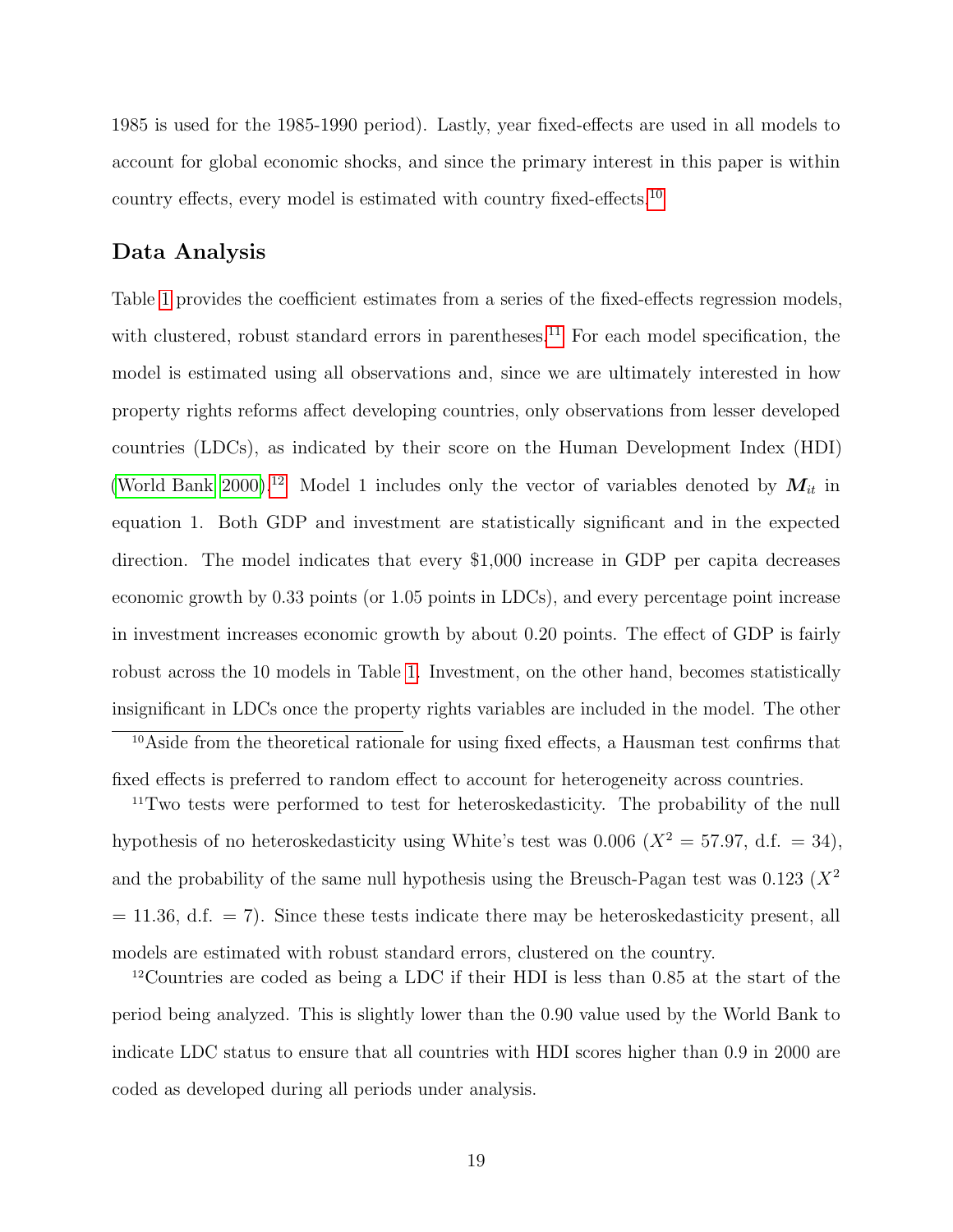variable in model 1 is human capital, which is always statistically insignificant and even has the wrong sign in the models that include all of the observations.[13](#page-19-0) Although higher levels of human capital are widely believed to cause economic growth [\(Aron](#page-29-2) [2000\)](#page-29-2), other studies that use educational attainment as a proxy for human capital also find a weak relationship between it and economic growth (e.g. [Hayo and Voigt](#page-31-7) [2007\)](#page-31-7). This could be the result of measurement error resulting from using educational attainment as a proxy for human capital [\(Cohen and Soto](#page-30-7) [2007\)](#page-30-7), or it could be caused by a lack of variation in human capital within countries over time [\(Durlauf, Johnson and Temple 2005\)](#page-30-8).

Model 2 adds the level of *de facto* property rights protection as an explanatory variable. This variable is positive and statistically significant when all observations are used and when only observations from LDCs are used. The model indicates that a 0.1 unit shift in property rights protection (i.e. a movement of 1 unit on the original 10 unit scale) increases economic growth by 3-4 percentage points. This effect is similar to those found in much of the literature on the relationship between property rights and economic growth. However, since the moderating impact of credibility is not included in the model, the effect of de facto property rights protection estimated by model 2 may be biased.

Models 3-5 assess this possibility and test the three hypotheses specified above by including interactions between precedent, *de jure* property rights protection, or both of these variables and de facto property rights protection. Starting with hypothesis 1, model 3 assesses the moderating effect of precedent. It is important to note that neither the *de facto* property rights nor precedent variables can be interpreted directly in model 3, since the effect of each is conditioned on the other variable. Moreover, since a key piece of information is missing – the

<span id="page-19-0"></span><sup>13</sup>Notably, the human capital variable tends to be the correct sign, and even becomes statistically significant in some model specifications, when the Barro and Lee [\(2001\)](#page-29-7) measure of educational attainment is used. However, this appears to be due to the change in sample size, because the Cline Center measure of educational attainment reacts similarly when the sample is restricted that of the Barro and Lee measure.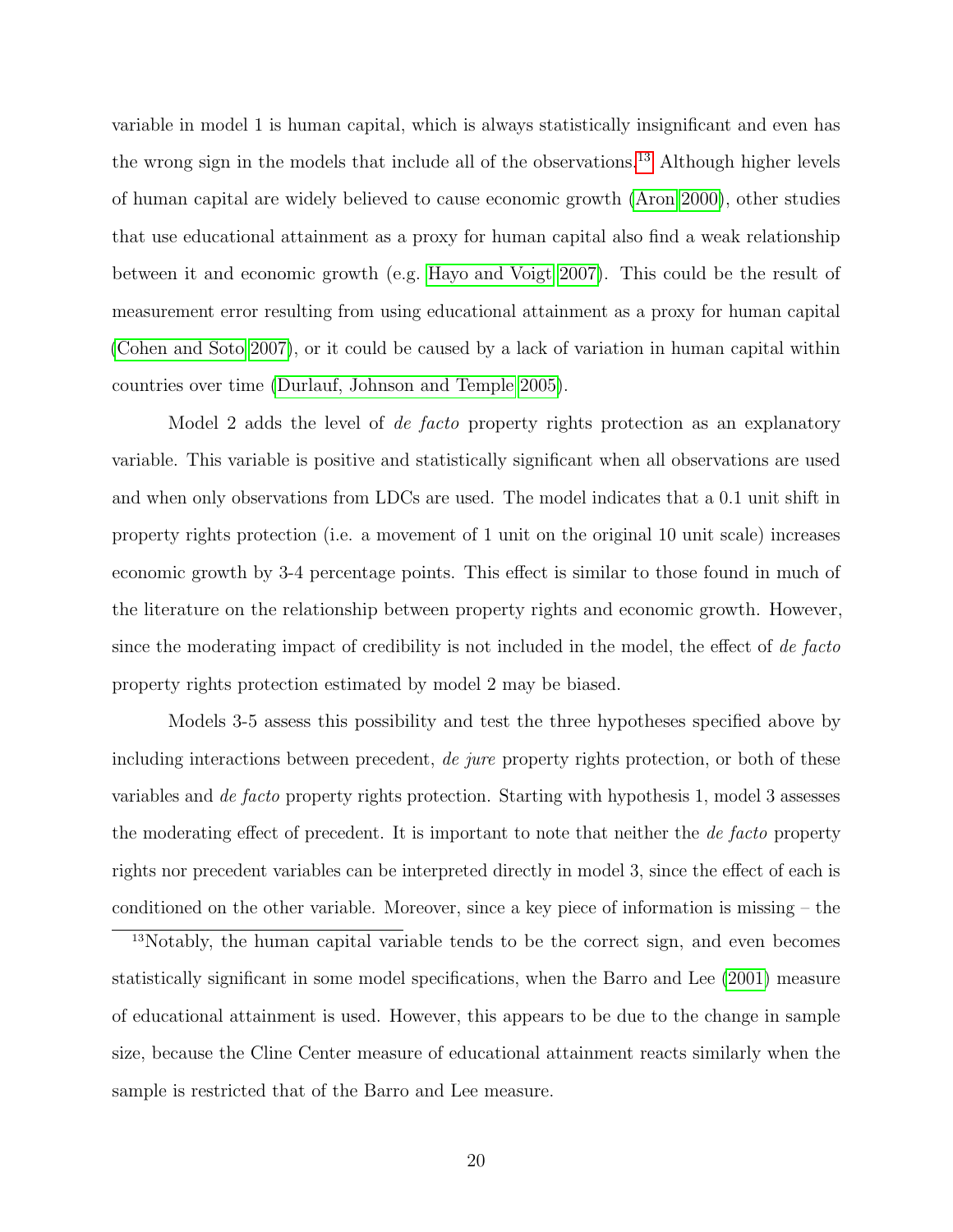covariance between these two variables, even the statistical significance denoted in Table [1](#page-35-0) can be misleading [\(Brambor, Clark and Golder](#page-29-5) [2006\)](#page-29-5). Figure [1](#page-36-0) clarifies the effect of de facto property rights by plotting its marginal effect as precedent increases. The figure is based on the coefficient estimates from model 3 when only observations from LDCs are used.<sup>[14](#page-20-0)</sup> In the figure, the solid line illustrates the estimated effect of the level of property rights on economic growth, and the dashed lines indicate the upper and lower bounds of the 95% confidence interval around that estimate. The figure demonstrates that the effect of property rights on economic growth increases as precedent increases and becomes statistically significant only after precedent is greater than 0.8. Based on the estimates from model 3, then, the level of property rights protection has no effect on economic growth for about 25% of the periods under observation. The remaining 75% of periods experience a stronger relationship between de facto property rights and economic growth the higher their level of precedent. The general relationship illustrated in Figure [1](#page-36-0) is highly robust, a point I return to below.

The hypotheses related to *de jure* property rights are tested in the final two models. Model 4 solely assesses the moderating effect of *de jure* property rights, and Model 5 assesses if the moderating effect of de jure property rights is dependent on the level of precedent. Figures [2](#page-37-0) and [3](#page-38-0) illustrate the effects estimated by Models 4 and 5, respectively, when using only observations from LDCs. Looking first at Figure [2,](#page-37-0) there is a positive relationship between the marginal effect of de facto property rights on economic growth and de jure property rights protection, and the effect of de facto property rights is only statistically significant when de jure property rights ranges from about 0.4 to 0.8. Roughly  $70\%$  of the observations fall in this range.

Figure [3](#page-38-0) assesses if the impact of *de jure* property rights is dependent on the level of precedent in a country. Recall that hypothesis three posits only countries without a precedent for property rights protection will benefit from constitutional entrenchment. Figure [3](#page-38-0) provides

<span id="page-20-0"></span><sup>&</sup>lt;sup>14</sup>Figures based on models estimated using all of the observations look approximately the same as Figures 1, 2, and 3 and are available in the supplementary materials.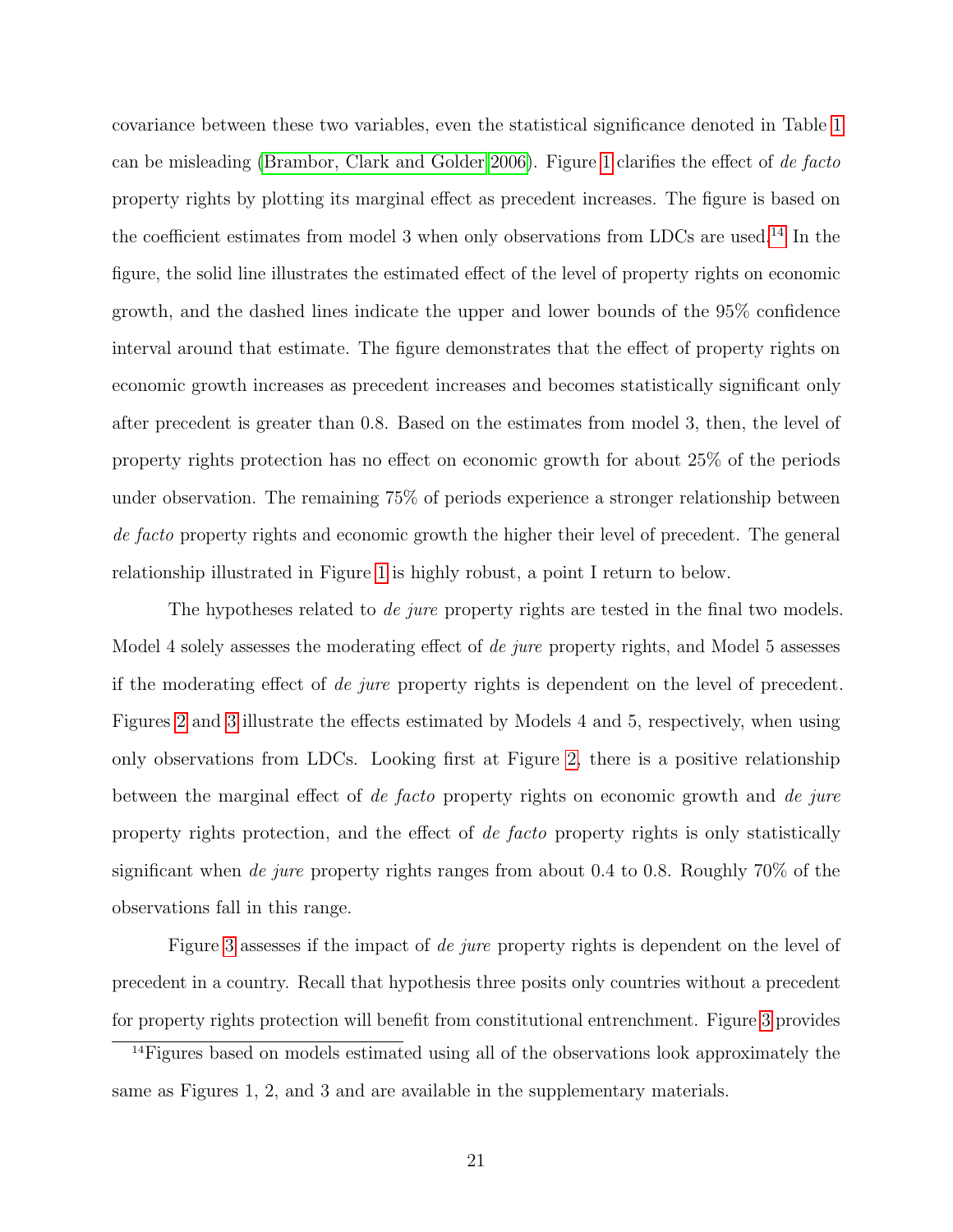some evidence for this hypothesis. When precedent is highest (1.0) in the top left panel of Figure [3,](#page-38-0) the marginal effect of de facto property rights is estimated to actually decrease slightly as *de jure* property rights increases. At more moderate levels of precedent (0.90) and  $(0.80)$ , there is a positive relationship between the marginal effect of *de facto* property rights and constitutional entrenchment of property rights that gets stronger as the level of precedent decreases. Furthermore, the level of de jure property rights where de facto property rights has a statistically significant effect on economic growth increases across the two panels, ranging from about 0.2 to 0.7 when precedent is at 0.9 and about 0.5 to 0.8 (or even 1.0 if 90% confidence intervals are used) when precedent is at 0.8. In the final panel of Figure [3,](#page-38-0) although there is a strong positive relationship exhibited, the relationship between the marginal effect of de facto property rights and de jure property rights is never statistically significant. Thus, when precedent is very low, even constitutional entrenchment is insufficient to stimulate a statistically significant relationship between de facto property rights and economic growth.

### Robustness Checks

The estimates from Models 3, 4, and 5 in Table [1](#page-35-0) provide at least some support for all three of the hypotheses specified above. In this section, I describe the results of a number of additional models estimated to assess the robustness of these results. These robustness tests and their results are discussed below with the full results available in the supplementary materials.

The first set of robustness checks involves the specification of the models in Table [1.](#page-35-0) Since the results from growth regressions tend to be model dependent and no variety of extreme bounds analysis (EBA) is used, I estimated each model with all of the additional variables that would traditionally be included in an extreme bounds analysis – government consumption, trade openness, population growth, and inflation.[15](#page-21-0) In addition, since countries'

<span id="page-21-0"></span><sup>15</sup>A number of additional variables have also been suggested for use in EBA [\(Sturm and de Haan](#page-34-7) [2005\)](#page-34-7), but many of these are irrelevant in the current analysis due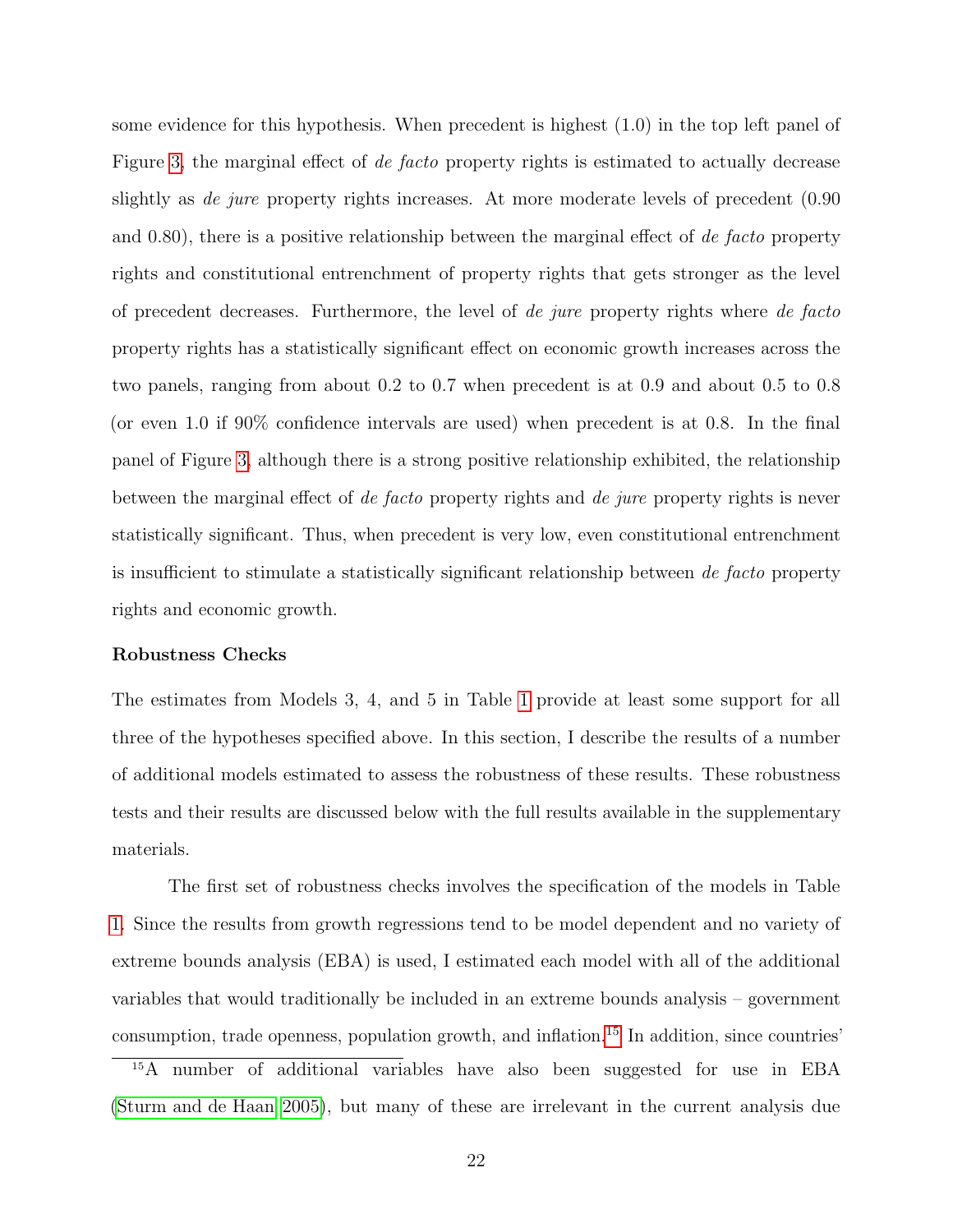levels of democracy and corruption are potentially related to both property rights protection and economic growth, I also estimate each model including these variables as covariates. The results of Models 3, 4, and 5 are all substantively unchanged when these additional covariates are included, suggesting that the models presented in Table [1](#page-35-0) are robust to alternate model specifications.

The second set of robustness checks assesses how changes in the sample affect the results. To be specific, I estimated the models omitting the period from 2000-2005, since the Fraser Institute measure of de facto property rights changed in 2000, and omitting observations indicated as influential by Cook's D. Model 3 seems unaffected by these changes in sample. Models 4 and 5, on the other hand, are unaffected by omitting influential observations, but when the 2000-2005 period is omitted, the marginal effect of *de facto* property rights is estimated either to decrease or to remain unchanged as *de jure* property rights increases, regardless of the level of precedent. Thus, the moderating effect of de jure property rights is not robust to omitting the 2000-20005 period from the analysis.

The third set of robustness checks changes the way several of the variables are operationalized to assess if the measurement of the dependent or the independent variables is driving the results. Specifically, I re-estimated the models using the traditional Barro and Lee measure of educational attainment, averaging the economic variables over 10 year increments, and using four periods to measure precedent. Notably, for each of these checks, the sample also changes, so in some sense, these checks assess both the operationalization of the variables and the sample. Once again, the estimates produced by Model 3 are substantively the same regardless of the operationalization of these variables. The models that include de jure property rights as a covariate did not perform as well. In fact, the relationship predicted by the hypotheses was only found in two of the ten models estimated using alternate operationalizations of the variables – Model 4 estimated using only observations from LDCs with the economic variables averaged over 10 year increments, and Model 5 estimated using to the presence of country fixed-effects (e.g. region, religion, etc.).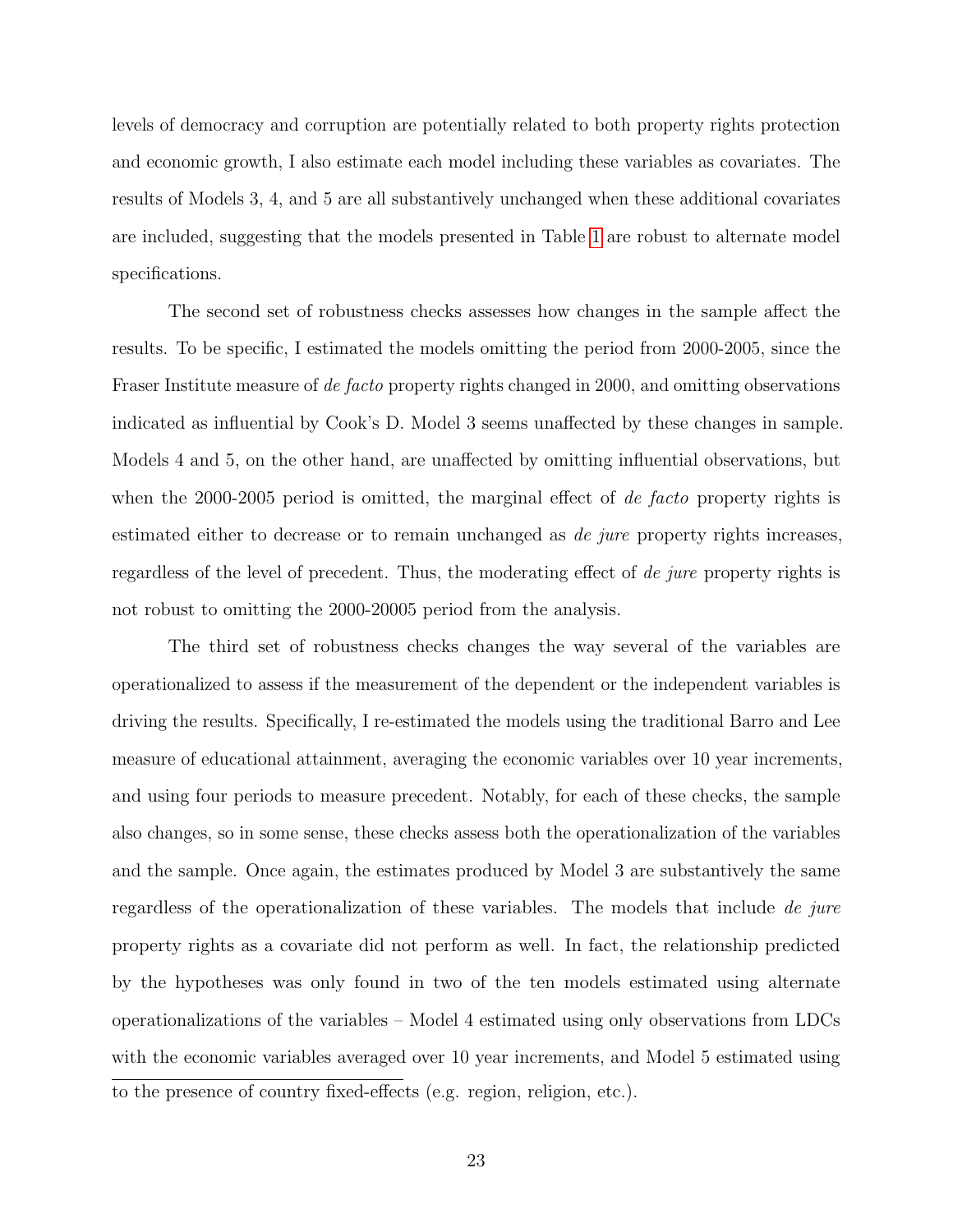all observations and the alternate measure of human capital. The moderating effect of de jure property rights is clearly not robust to alternate operationalizations of the independent and dependent variables. Although, it should be noted that some of these models severely stress the data, containing a small number of observations and, due to the country fixed-effects, a very large number of variables.

Lastly, I tested the possibility that the results might be driven by endogeneity. Although all of the property rights variables are measured prior to the period over which economic growth is measured, endogeneity might arise if the observed level of de facto property rights is caused by past economic growth. Furthermore, some of the coefficient estimates in Table [1](#page-35-0) might be biased if their observed level is caused by another covariate in the model. For instance, if de jure property rights protection affects the level of de facto property rights protection or, maybe more likely, if de facto property rights affects investment, then the estimated effects of *de facto* property rights or investment might be biased. To rule out these possibilities, de facto property rights was regressed on de jure property rights, economic growth lagged one period, and all of the other economic covariates lagged one period with period and country fixed effects. Neither the de jure property rights nor the economic growth variables even came close to statistical significance. Similarly, investment was regressed on de facto property rights, precedent, the interaction between these two variables, and all of the economic covariates (excluding economic growth) with period and country fixed effects. The results of this regression indicate that, regardless of the level of precedent, de facto property rights do not have a statistically significant effect on investment. The results of these regression models are robust regardless of whether all of the observations or only observations from LDCs are used in the analysis, and they are similar to the results reported in previous studies [\(de Haan, Lundstrom and Sturm](#page-30-0) [2006\)](#page-30-0). Since there is no evidence of endogeneity, it is unnecessary to estimate the equations from Table [1](#page-35-0) using two-stage least squares.

To summarize, endogeneity does not seem to be biasing the estimates from Table [1.](#page-35-0) Furthermore, the moderating effect of precedent is very robust. In all of the alternative models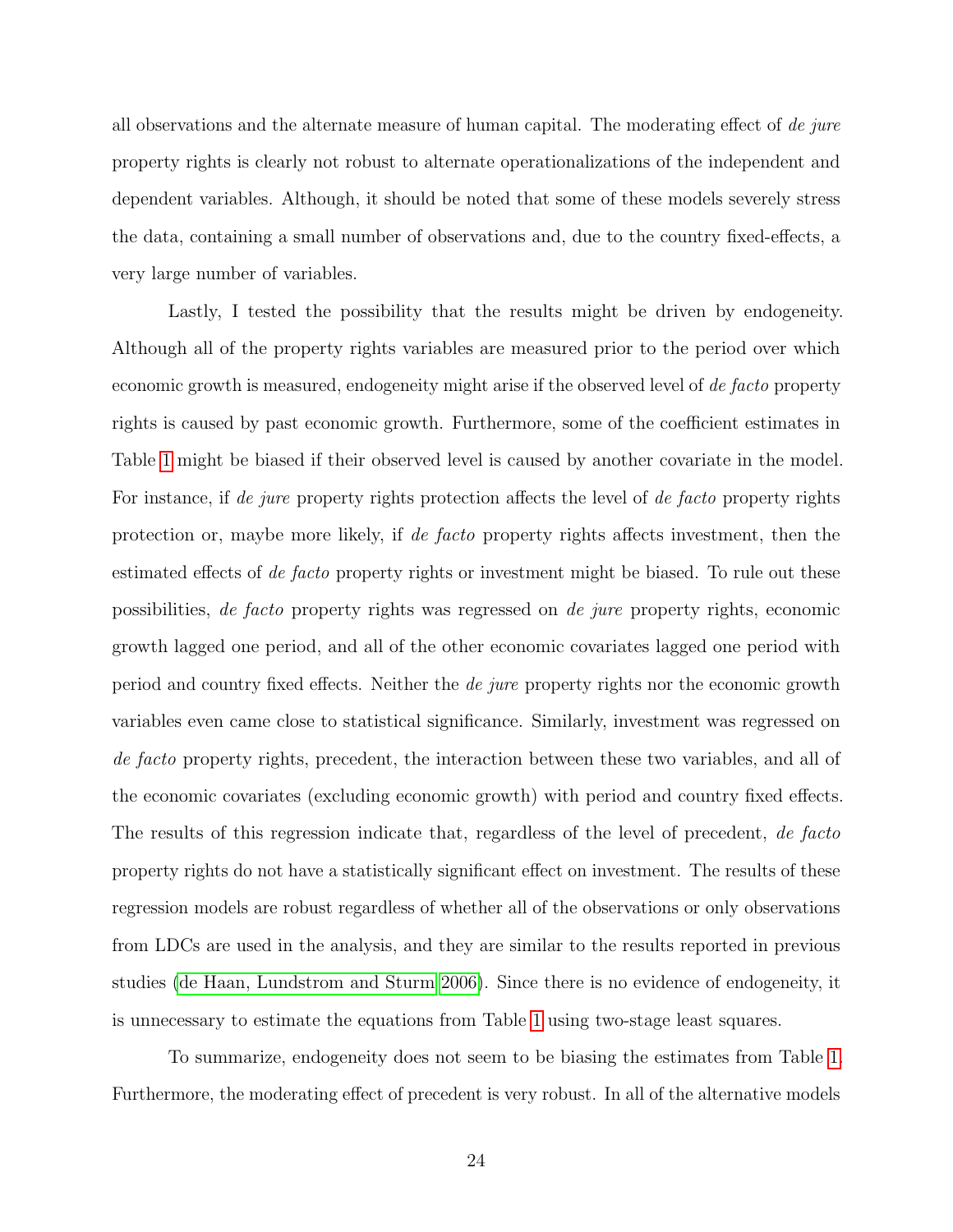estimated, de facto property rights only has a statistically significant effect on economic growth in countries where precedent is sufficiently high. Conversely, the moderating effect of de jure property rights is not robust. The estimates from Model 4 only support hypothesis 2 in seven of the fourteen specifications, and the estimates of Model 5 only support hypothesis 3 in ten of the sixteen specifications. Therefore, even though the regression analyses reveal substantial evidence that precedent guarantees credibility and moderates the relationship between property rights protection and economic growth, the evidence is more mixed regarding the moderating effect of constitutional entrenchment.

## Discussion and Conclusions

Both theory and empirical evidence support the notion that variance in property rights protection, and other political institutions, is able to explain differences between countries' long-term economic performance. Although this evidence has been used to argue that property rights reforms should be used to improve economic performance [\(de Soto](#page-30-1) [2000;](#page-30-1) [World Bank](#page-34-0) [2003\)](#page-34-0), some are skeptical of such reforms, pointing to evidence that the effect of property rights on economic growth is heterogeneous across countries [\(Rodrik](#page-33-0) [2006\)](#page-33-0). This paper has tried to reconcile these two views by investigating where property rights reforms can be expected to improve economic performance. Specifically, I have argued that the credibility of countries' committments to property rights protection, as indicated by precedent and constitutional entrenchment, moderates the effect of such commitments on economic growth. The empirical results strongly support this argument.

In particular, a precedent for property rights protection seems to be necessary for property rights protection to have any affect on economic growth. The empirical results suggest that a level of precedent around 0.8 or higher is required for property rights protection to affect economic growth. These results indicate that in roughly 25% of the observations property rights has no effect on economic growth. Substantively, the moderating effect of precedent is quite strong, as illustrated in Figure [4.](#page-39-0) When precedent is 1.0, as in Panel A, the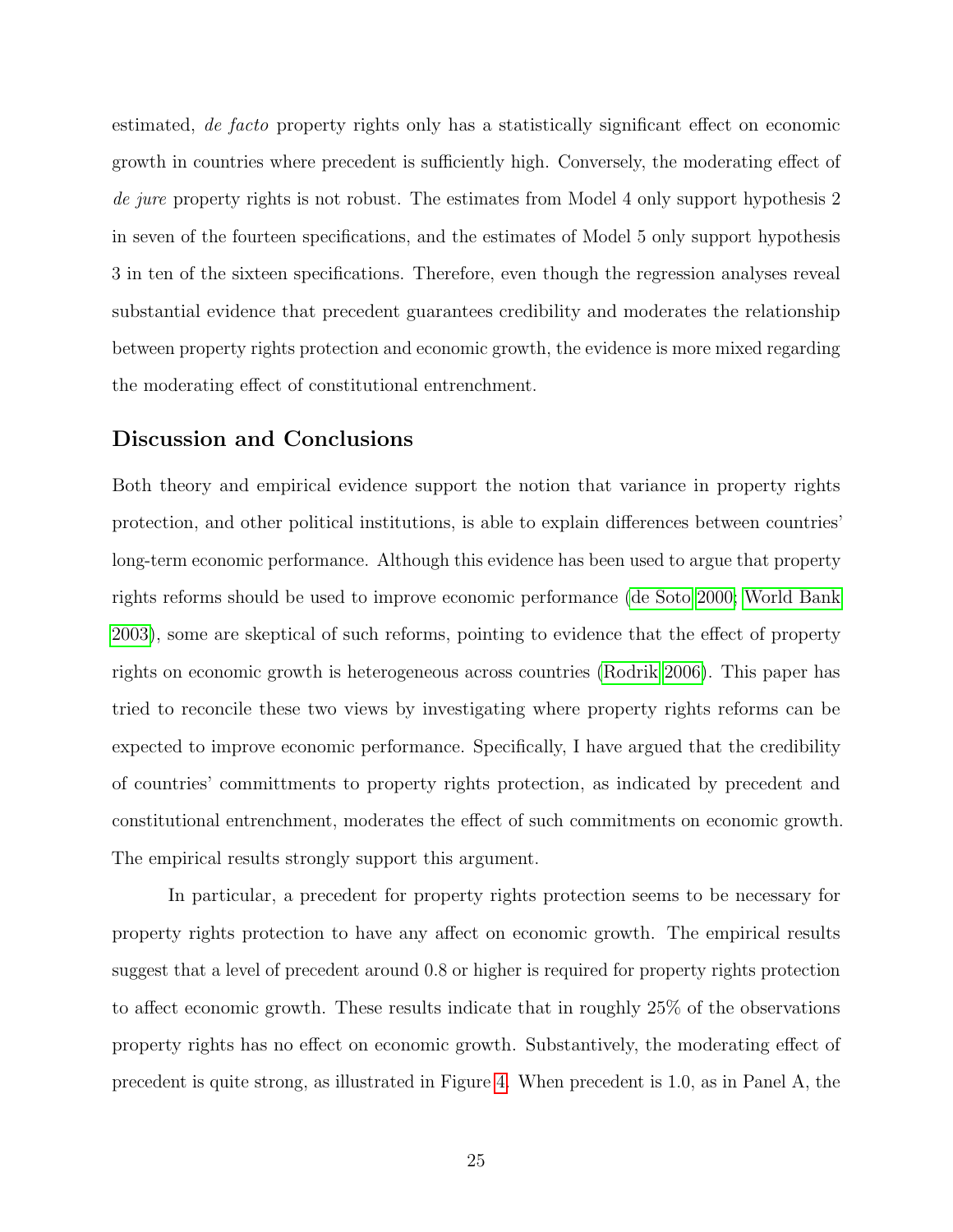model predicts that countries with *de facto* property rights 0.63 and higher will experience positive GDP growth. The precise growth expected depends on the level of property rights protection, with expected growth between 0.1% and 4.1% when the level of property rights is 0.65 and between 2.0% and 10.4% when the level of property rights is 1.0. In other words, countries with a precedent of 1.0 that improve their level of property rights protection from 0.65 to 1.00 are expected to experience a 2-6 percentage point increase in economic growth. In countries with lower levels of precedent, on the other hand, as in Panels B and C, countries are not expected to have positive growth at any level of *de facto* property rights protection. Thus, they are not expected to benefit economically from improving property rights protection.

These numbers corroborate the comparison between Costa Rica and El Salvador in the introduction. Costa Rica has a strong history of protecting property rights [\(Nugent and Robinson](#page-33-5) [2010\)](#page-33-5). In fact, according the measure of *de facto* property rights protection used here, Costa Rica has consistently had one of the highest, most stable levels of real property rights projection in Central America from 1980 to 2005. Its economic performance has been equally good, with average real economic growth between 1990 and 2005 of nearly 2.5% [\(Heston, Summers and Aten](#page-31-2) [2009\)](#page-31-2), compared to a regional average of only 1.7%. El Salvador, on the other hand, historically has a poor record of property rights protection [\(Nugent and Robinson](#page-33-5) [2010\)](#page-33-5), which is reflected in the the measure of de facto property rights protection used here. Even though El Salvador sharply increased protection in the wake of the Salvadoran Civil War between 1990 and 1995, GDP growth in El Salvador was very weak compared to Costa Rica, at roughly 0.5%. Although one can not definitively say that the poor economic performance of El Salvador is a result of its lack of precedent for property rights protection, the evidence here suggests that it was at least a contributing factor.

The finding that precedent moderates the relationship between property rights protection and economic growth has several implications. First, if countries have a poor record of property rights protection in the recent past, then they are unlikely to experience the economic benefits of such protection until a sufficient period of time passes for their com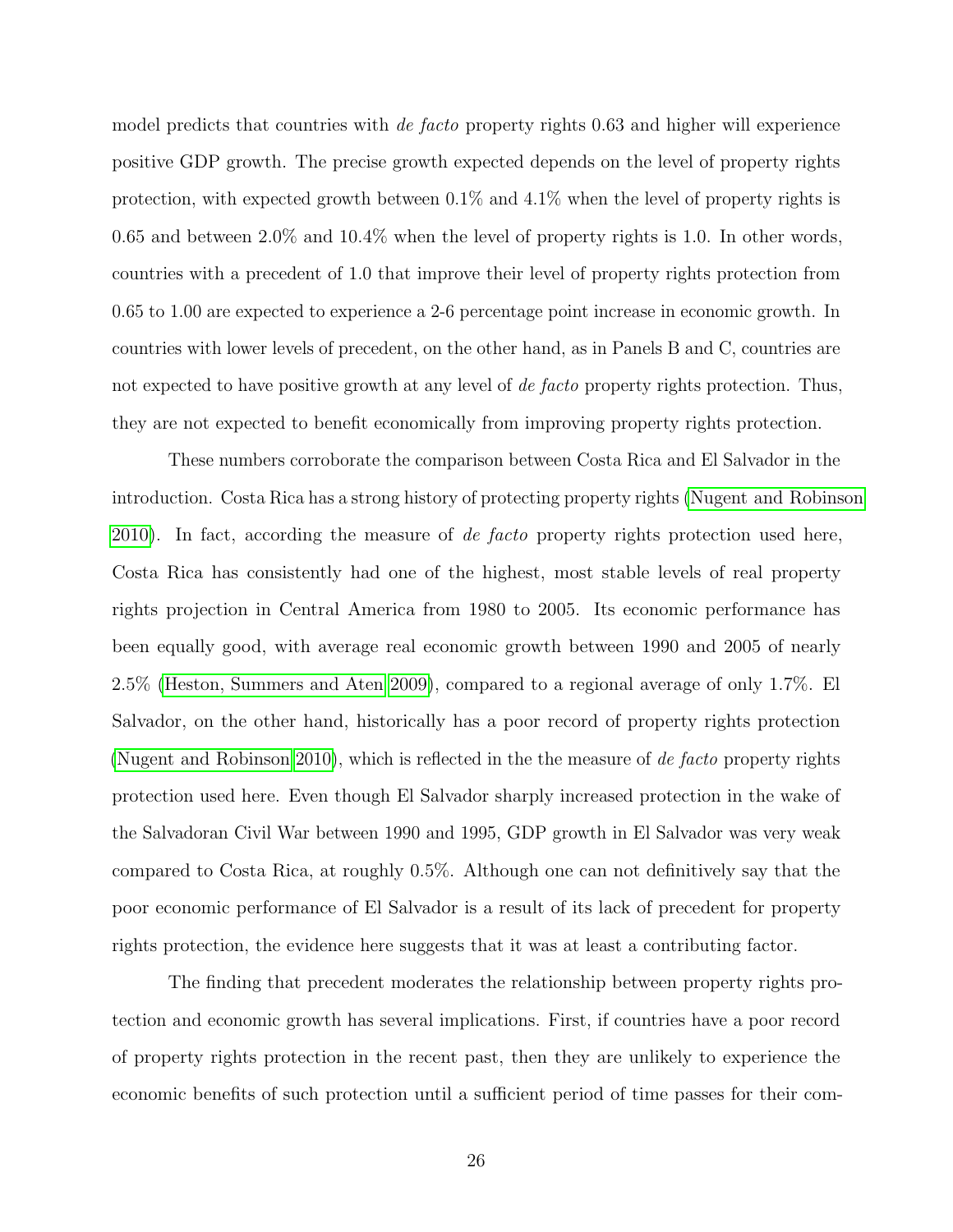mitment to property rights to be deemed credible by economic actors. If the success of such reforms depends upon countries quickly realizing their benefits, this suggests that property rights reforms are unlikely to be successful in countries that lack a precedent for protecting property rights. Second, failed property rights reforms are likely to hurt countries' credibility, which may hinder the ability of future leaders in those countries to improve property rights protection. In sum, pushing countries without a precedent for property rights protection to improve that protection is both unlikely to be successful and may hinder countries' ability to improve property rights protection in the future. Based on these results, then, it seems clear that universal recommendations for property rights reform (e.g. [de Soto](#page-30-1) [2000;](#page-30-1) [World Bank](#page-34-0) [2003\)](#page-34-0) are unwarranted and may even be detrimental.

Still, establishing a credible commitment to protect property rights may be one method through which developing countries can improve their economic performance. After all, countries that make such a commitment seem to experience faster GDP growth. So how can countries without a precedent for protecting property rights establish a credible commitment to protect them? Here, I argue that constitutional entrenchment is one such mechanism. Using a new measure of de jure property rights protection, I find some support for this hypothesis. Although the results are not very robust, they suggest that constitutional entrenchment can provide sufficient credibility for *de facto* property rights protection to have an effect on economic growth with moderate levels of precedent – between about 0.75 and 0.95. However, constitutional entrenchment does not appear to guarantee credibility when precedent is weak – below 0.75, and substantively, the effect of entrenchment is relatively weak. As illustrated in Figure [4,](#page-39-0) when constitutional entrenchment increases between Panel B and Panel D, the effect of de facto property rights is stronger and GDP growth is no longer ever expected to be negative. Nonetheless, the effect is not strong enough to compensate fully for the lack of precedent, as growth is still never expected to be positive due to the large confidence interval around the prediction.

Even though the available data do not provide strong evidence that constitutional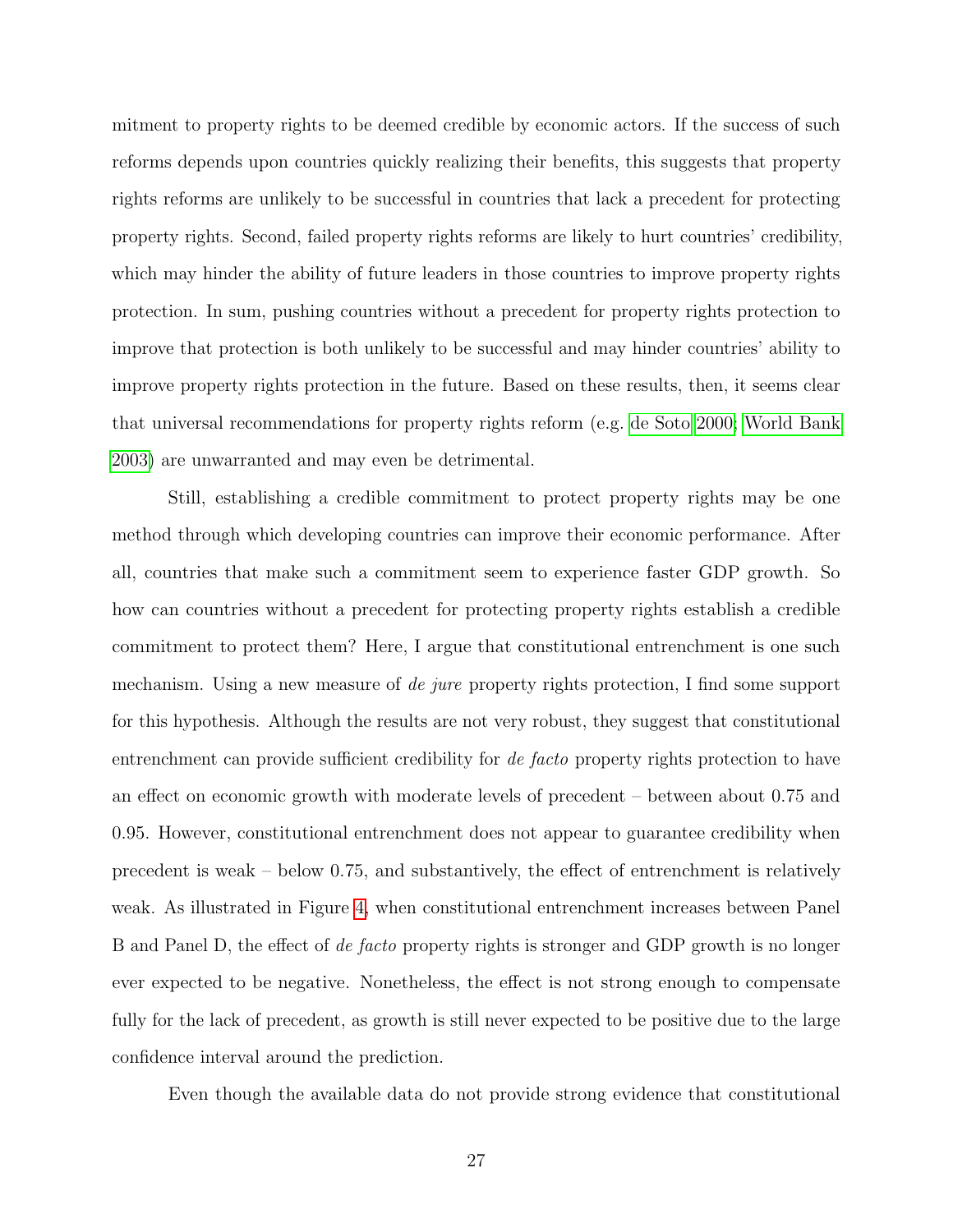entrenchment can guarantee credibility, it is premature to rule out this possibility entirely. After all, the *de facto* data available are quite limited. In fact, given the data constraints, the fact that we observe constitutional entrenchment to have any effect is at least grounds for further investigation. Moreover, the lack of robustness mostly seems to revolve around the sample used to make the estimates, which might lead one speculate that the effect of constitutional entrenchment is context-specific. There is some even anecdotal evidence that constitutional entrenchment may be able to guarantee credibility. Take Chile, for example, where property rights protection has been greatly improved over the past 30 years and, in recent years, has reached a level similar to that of El Salvador. The difference between Chile and El Salvador is that Chile entrenched the protection of property rights in their constitution and, possibly as a result, experienced GDP growth at a rate similar to that of Costa Rica over the past 15 years.

Nonetheless, based solely on the results in this paper, the only option available to countries seeking to improve economic performance through better protection of property rights is to wait until enough time passes for their commitment to property rights to be deemed as credible. These results make one wonder whether credibility is equally important for other institutions (e.g. judicial independence, the rule of law, and democracy) to cause faster economic growth. Additionally, they highlight the importance of identifying mechanisms through which countries can guarantee credibility. Perhaps future research can reveal such a mechanism by either finding additional support for the constitutional entrenchment argument posed here or finding evidence for alternative mechanisms of guaranteeing credibility. For the former, scholars might look at specific contexts in which constitutional entrenchment is more likely to be deemed credible. For instance, one might argue that constitutional entrenchment is more credible in democracies. Since governance in democracies is more transparent [\(Svolik](#page-34-8) [2006\)](#page-34-8), constitutional enforcement will be more likely in democratic regimes, making the constitutional limits less likely to be violated [\(Weingast](#page-34-4) [2005\)](#page-34-4). This theory is corroborated by evidence that constitutions are more effective at limiting government in democratic regimes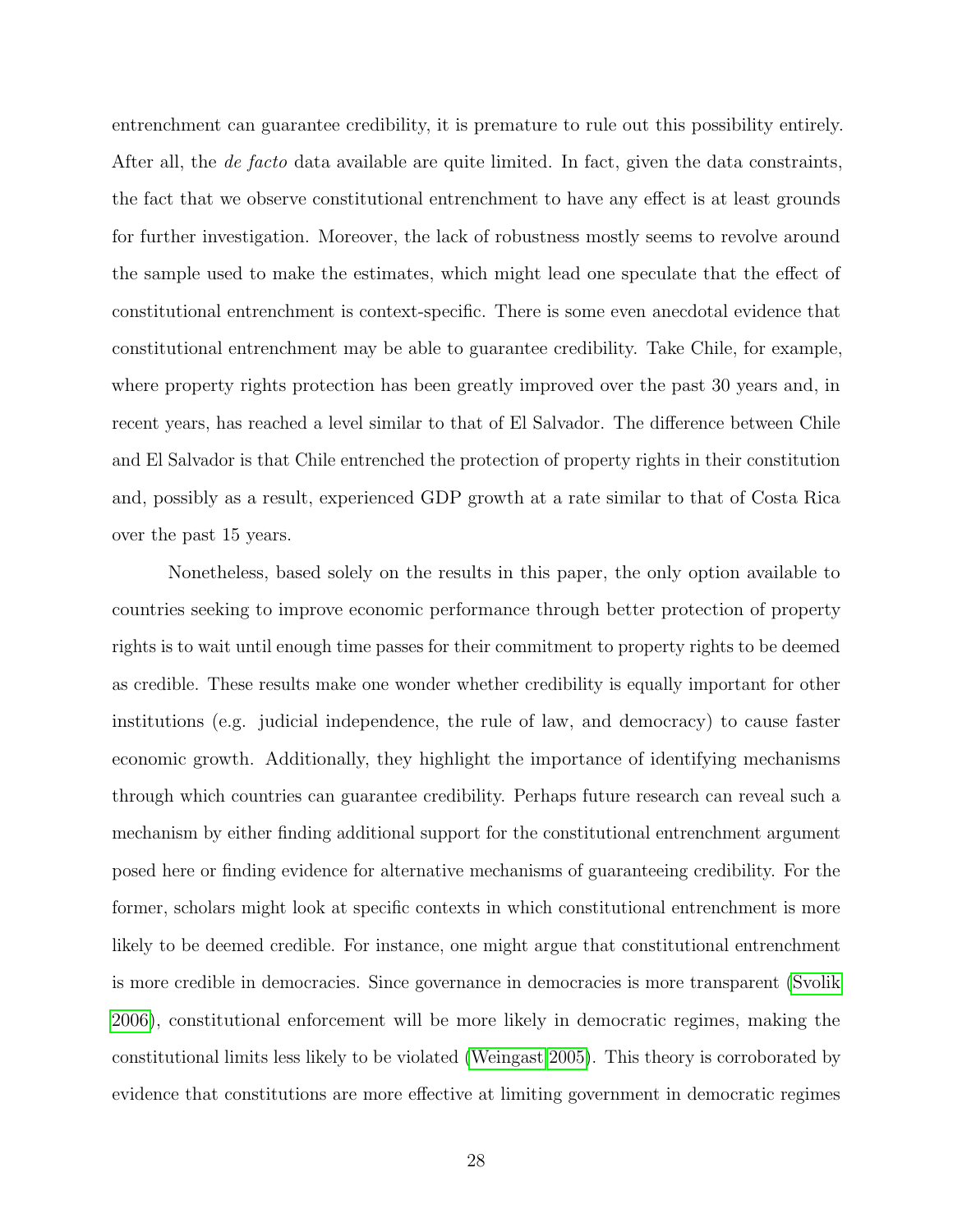[\(Brown 2001\)](#page-29-8).

For alternative mechanisms of guaranteeing credibility, there are several possibilities that could be explored in future research. The first is international treaties. There is evidence that leaders sign international treaties to bind themselves and future leaders to politically unpopular reforms [\(Fernandez and Portes](#page-31-9) [1998;](#page-31-9) [Baccini and Urpelainen](#page-29-9) [2010\)](#page-29-9). Thus, by signing international agreements that require property rights protection, countries may be able to guarantee the credibility of property rights reforms. Similarly, separation of powers may make it harder for countries to renege on their commitment to property rights. Although North and Weingast [\(North and Weingast](#page-33-4) [1989\)](#page-33-4) find historical evidence of this effect, I know of no studies that assess it using more recent, cross-national data.

Until constitutional entrenchment or one of these alternative mechanisms of credibility can be shown to guarantee credibility in the short-term, developing countries with poor property rights protection and without a precedent for protecting property rights face an unhappy dilemma. They can continue not to protect property rights, even though it is widely believed that such protection will lead to better economic performance. Conversely, they can improve their protection of property rights and hope the reform is sustained long enough to reap the economic rewards of such protection. If not, then not only were the initial reforms pointless, but they have potentially hurt their chances of successfully implementing future reforms.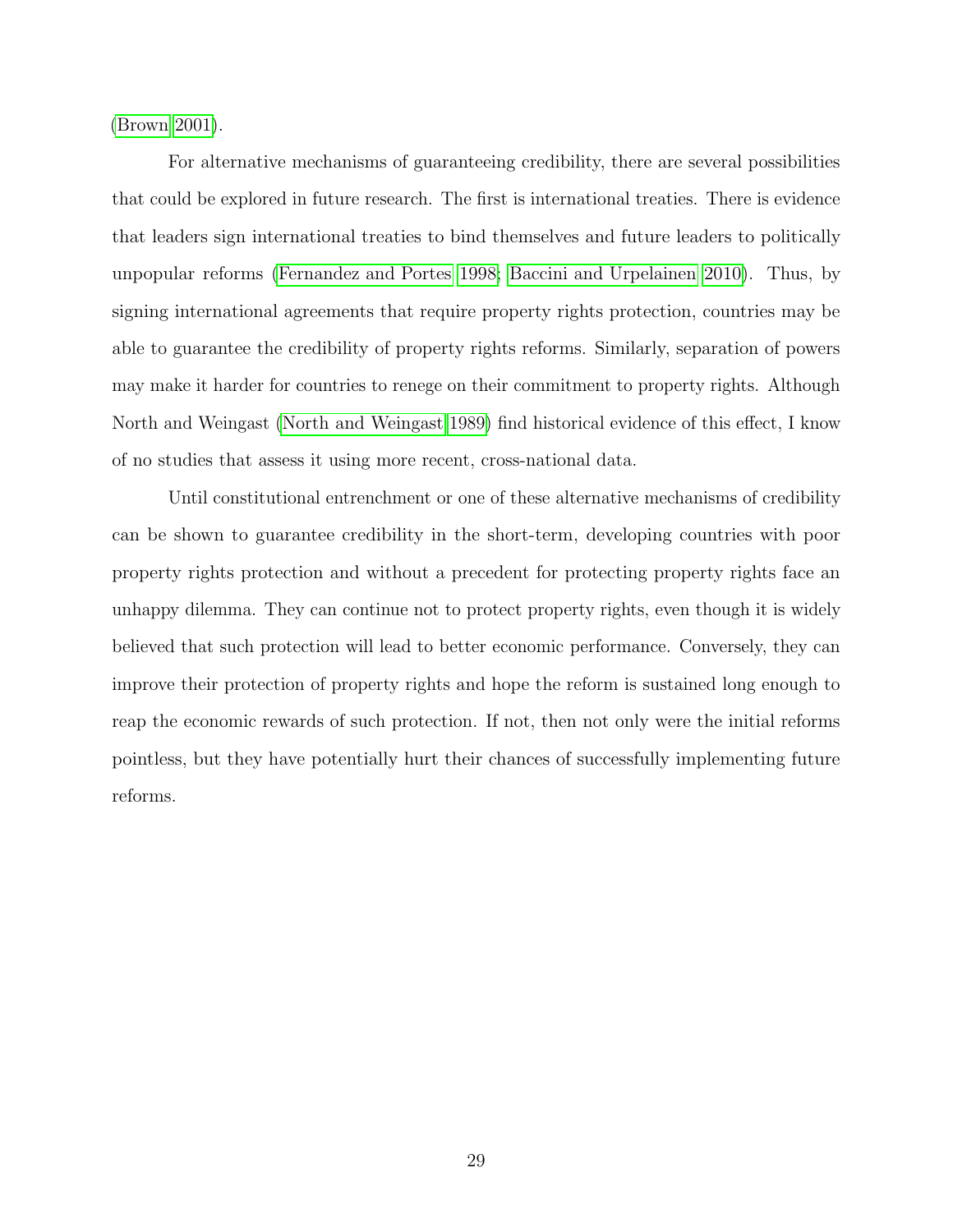## <span id="page-29-1"></span>References

- Acemoglu, Daron, Simon Johnson and James A. Robinson. 2001. "The Colonial Origins of Comparative Development: An Empirical Investigation." The American Economic Review 91(5):1369–1401.
- <span id="page-29-2"></span>Aron, Janine. 2000. "Growth and Institutions: A Review of the Evidence." The World Bank Research Observer 15(1):99–135.
- <span id="page-29-9"></span>Baccini, Leonardo and Johannes Urpelainen. 2010. "New Leaders, Political Turmoil, and International Institutions: Can Preferential Trading Agreements Enable a Credible Commitment to Economic Reform?" Unpublished Manuscript .
- <span id="page-29-0"></span>Barro, Robert J. 1996. "Democracy and Growth." Journal of Economic Growth 1(1):1–27.
- <span id="page-29-7"></span>Barro, Robert J. and Jong-Wha Lee. 2001. "International data on educational attainment: updates and implications." Oxford Economic Paper 53(3):541–563.
- <span id="page-29-6"></span>Berggren, Niclas and Henrik Jordahl. 2005. "Does Free Trade Really Reduce Growth? Further Testing Using the Economic Freedom Index." Public Choice 122(1-2):99–114.
- <span id="page-29-5"></span>Brambor, Thomas, William Roberts Clark and Matt Golder. 2006. "Understanding Interaction Models: Improving Empirical Analyses." Political Analysis 14(1):63–82.
- <span id="page-29-4"></span>Breslin, Beau. 2009. From Words to Worlds: Exploring Constitutional Functionality. Baltimore: John Hopkins University Press.
- <span id="page-29-8"></span>Brown, Nathan J. 2001. Constitutions in a Nonconstitutional World: Arab Basic Laws and the Prospects for Accountable Government. Albany: State University of New York Press.
- <span id="page-29-3"></span>Brunetti, Aymo, Gregory Kisunko and Beatrice Weder. 1998. "Credibility of Rules and Economic Growth: Evidence from a Worldwide Survey of the Private Sector." The World Bank Economic Review 12(3):353–384.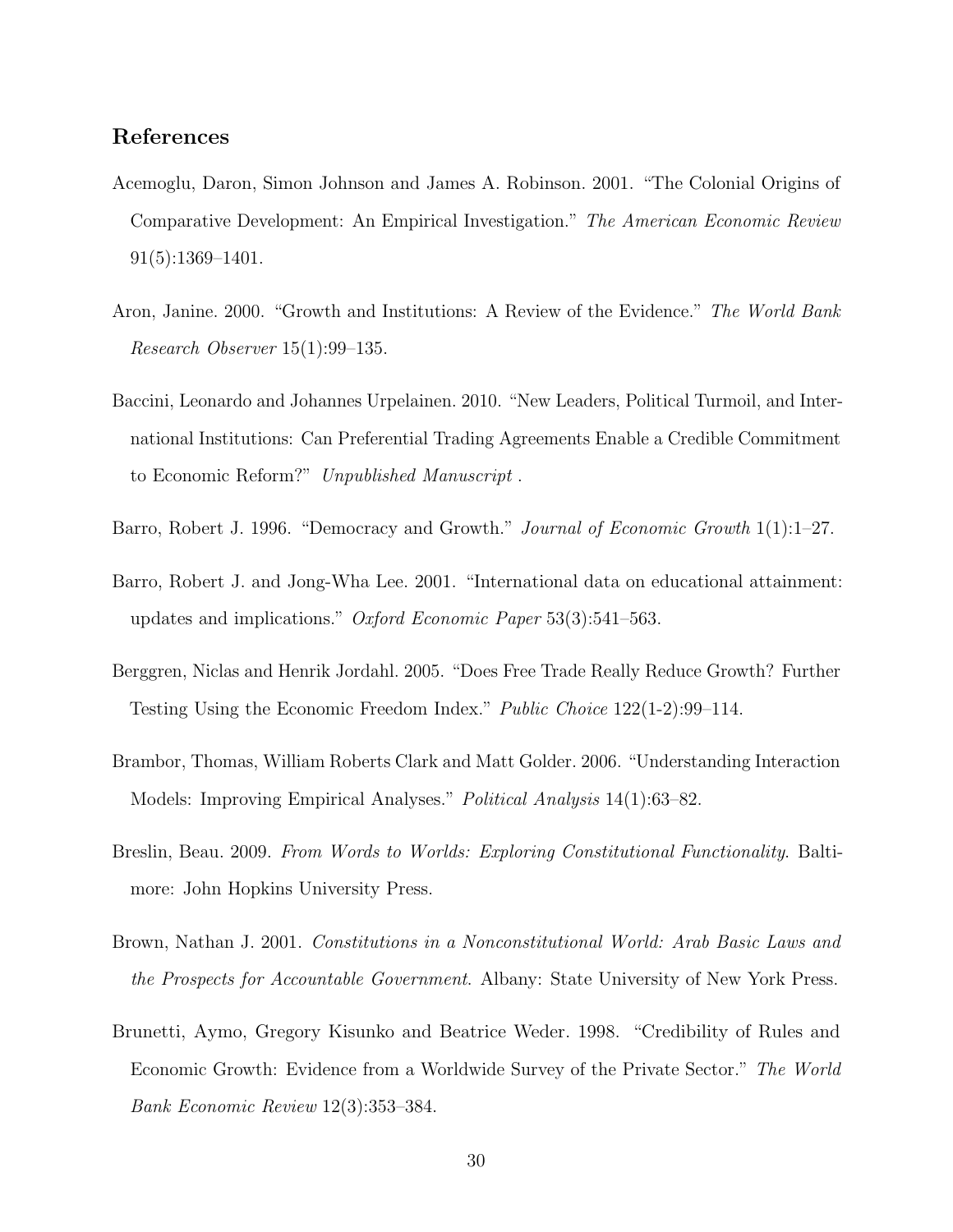- <span id="page-30-6"></span>Carlsson, Fredrik and Susanna Lundstrom. 2002. "Economic Freedom and Growth: Decomposing the Effects." Public Choice 112(3):335–344.
- <span id="page-30-2"></span>Clague, Christopher, Philip Keefer, Stephen Knack and Mancur Olson. 1996. "Property and Contract rights in Autocracies and Democracies." Journal of Economic Growth 1(2):243– 276.
- <span id="page-30-3"></span>Clague, Christopher, Philip Keefer, Stephen Knack and Mancur Olson. 1999. "Contract-Intensive Money: Contract Enforcement, Property Rights, and Economic Performance." Journal of Economic Growth 4(2):185–211.
- <span id="page-30-7"></span>Cohen, Daniel and Marcelo Soto. 2007. "Growth and Human Capital: Good Data, Good Results." Journal of Economic Growth 12(1):51–76.
- <span id="page-30-5"></span>Dawson, John W. 2003. "Causality in the freedomgrowth relationship." European Journal of Political Economy 19(3):479–495.
- <span id="page-30-0"></span>de Haan, Jakob, Susanna Lundstrom and Jan-Egbert Sturm. 2006. "Market-Oriented Institutions and Policies and Economic Growth: A Critical Survey." Journal of Economic Surveys 20(2):157–191.
- <span id="page-30-1"></span>de Soto, Hernando. 2000. The Mystery of Capital: Why Capitalism Triumphs in the West and Fails Everywhere Else. New York: Basic Books.
- <span id="page-30-8"></span>Durlauf, Steven N., Paul A. Johnson and Jonathan R.W. Temple. 2005. Chapter 8: Growth Econometrics. In Handbook of Economic Growth, ed. Philippe Aghion and Steven N. Durlauf. Vol. 1, Part 1 Amsterdam: Elsevier pp. 555–677.
- <span id="page-30-4"></span>Elkins, Zachary, Tom Ginsburg and James Melton. 2009. The Endurance of National Constitutions. Cambridge: Cambridge University Press.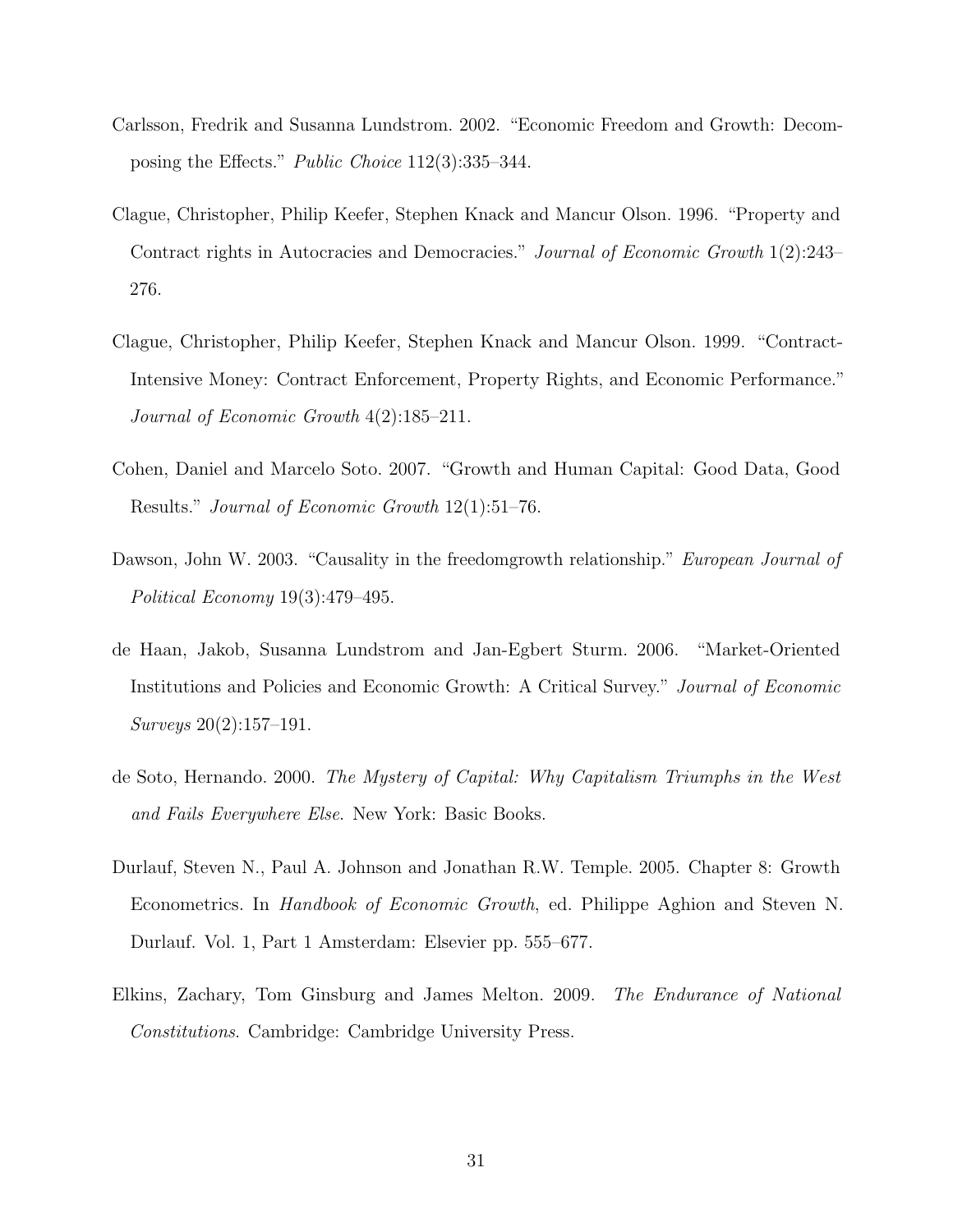- <span id="page-31-0"></span>Feld, Lars P. and Stefan Voigt. 2003. "Economic Growth and Judicial Independence: Cross-Country Evidence Using a New Set of Indicators." European Journal of Political Economy 19(3):497–527.
- <span id="page-31-9"></span>Fernandez, Raquel and Jonathan Portes. 1998. "Returns to Regionalism: An Analysis of Nontraditional Gains from Regional Trade Agreements." The World Bank Economic Review 12(2):197–220.
- <span id="page-31-6"></span>Finer, Samuel E. 1988. Towards a History of Constitutions. In Constitutions in Democratic Politics. Aldershot: Gower.
- <span id="page-31-4"></span>Frye, Timothy. 2004. "Credible Commitment and Property Rights: Evidence from Russia." American Political Science Review 98(3):453–466.
- <span id="page-31-1"></span>Gwartney, James. 2009. Economic Freedom of the World: 2009 Annual Report. Washington: Cato Institute.
- <span id="page-31-5"></span>Gwartney, James D., Robert L. Lawson and Randall G. Holcombe. 1999. "Economic Freedom and the Environment for Economic Growth." Journal of Institutional and Theoretical Economics 155(4):643–663.
- <span id="page-31-8"></span>Haan, Jakob De and Jan-Egbert Sturm. 2000. "On the relationship between economic freedom and economic growth." European Journal of Political Economy 16(2):215–241.
- <span id="page-31-3"></span>Hausmann, Ricardo, Lant Pritchett and Dani Rodrik. 2005. "Growth Accelerations." Journal of Economic Growth 10(4):303–329.
- <span id="page-31-7"></span>Hayo, Bernd and Stefan Voigt. 2007. "Explaining De Facto Judicial Independence." International Review of Law and Economics 27(3):269–290.
- <span id="page-31-2"></span>Heston, Alan, Robert Summers and Bettina Aten. 2009. "Penn World Table, Version 6.3." Available at <http://pwt.econ.upenn.edu>.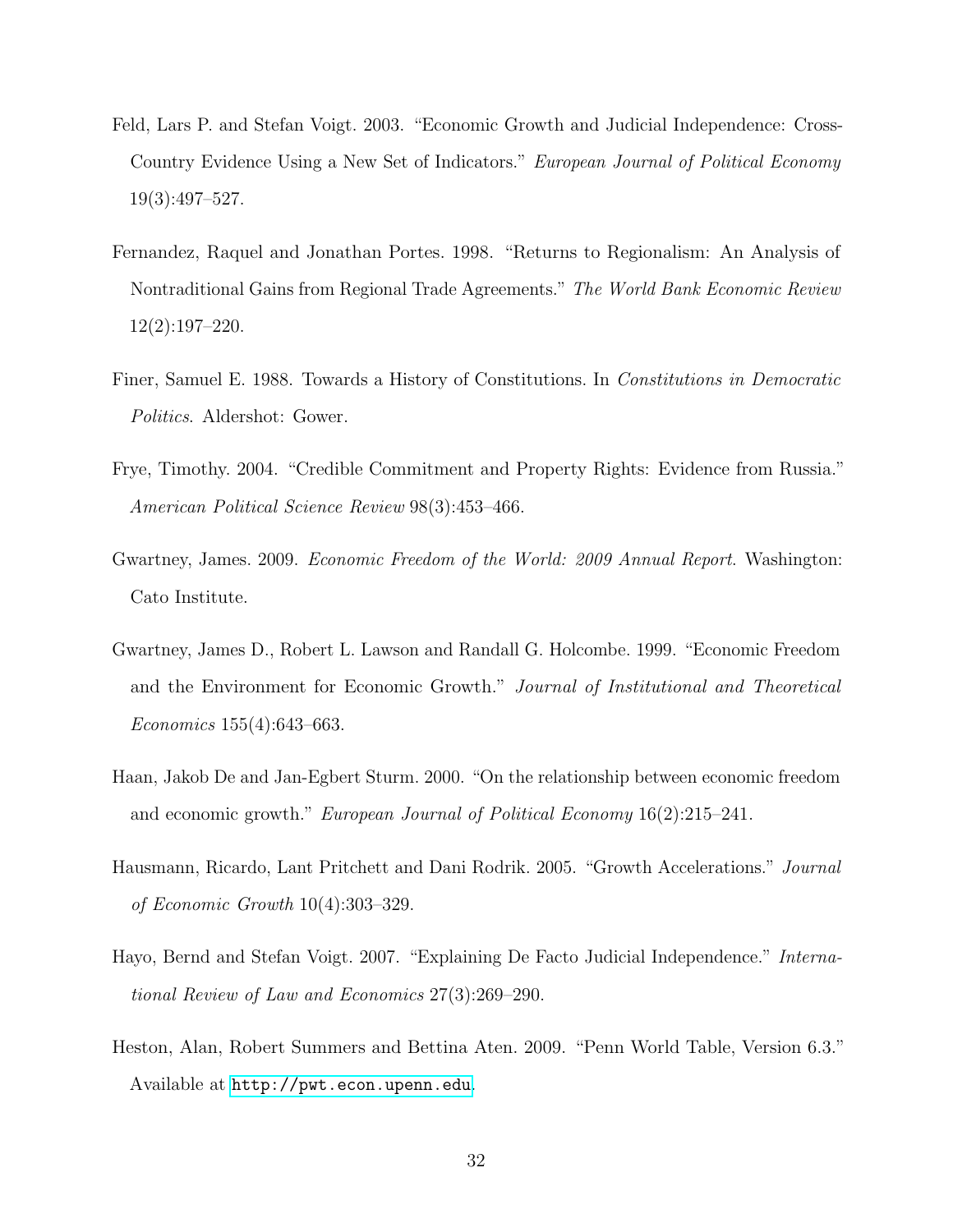- <span id="page-32-5"></span>Jones, Benjamin F. and Benjamin A. Olken. 2008. "The Anatomy of Start-Stop Growth." Review of Economics and Statistics 90(3):582–587.
- <span id="page-32-2"></span>Keefer, Philip and Stephen Knack. 1997. "Why Don't Poor Countries Catch Up? A Cross-National Test of Institutional Explanation." *Economic Inquiry* 35(3):590–602.
- <span id="page-32-3"></span>Kereks, Carrie B. and Claudia R. Williamson. 2008. "Unveiling De Soto's Mystery: Property Rights, Capital Formation, and Development." Journal of Institutional Economics 4(03):299– 325.
- <span id="page-32-4"></span>King, Lawrence and Osvaldo G. Martinez. 2010. "Property Rights Reform and Development: A Critique of the Cross-National Regression Literature." Unpublished Manuscript .
- <span id="page-32-1"></span>Knack, Stephen and Philip Keefer. 1995. "Institutions And Economic Performance: Cross-Country Tests Using Alternative Institutional Measures." Economics and Politics 7(3):207– 227.
- <span id="page-32-8"></span>Kurrild-Klitgaard, Peter and Niclas Berggren. 2002. Economic Effects of Political Institutions, with Special Reference to Constitutions. In Why Constitutions Matter, ed. Niclas Berggren, Nils Karlson and Joakim Nergelius. New Brunswick: Transaction Publishers pp. 167–211.
- <span id="page-32-0"></span>La Porta, Rafael, Florencio Lopez-de-Silanes and Andrei Shleifer. 2008. "The Economic Consequences of Legal Origins." Journal of Economic Literature 46(2):285–332.
- <span id="page-32-6"></span>Lane, Philip R. and Aaron Tornell. 1996. "Power, Growth, and the Voracity Effect." Journal of Economic Growth 1(2):213–241.
- <span id="page-32-9"></span>Lutz, Donald S. 1994. "Toward a Theory of Constitutional Amendment." The American Political Science Review 88(2):355–370.
- <span id="page-32-7"></span>Madison, James, Alexander Hamilton and John Jay. 1826. The Federalist: On the New Constitution. Glazier & Co.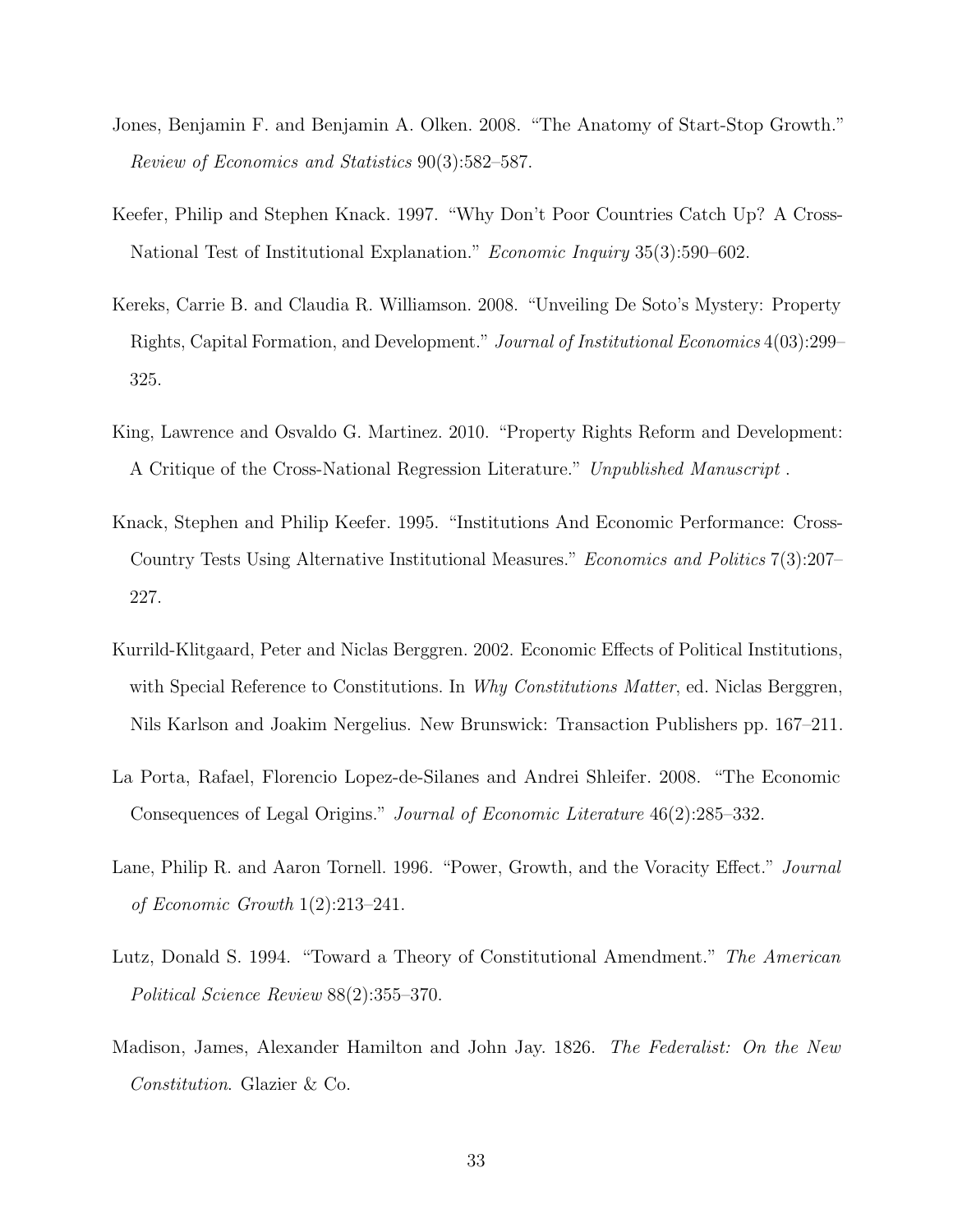<span id="page-33-9"></span>Miller, Terry. 2009. Index of Economic Freedom. New York: Wall Street Journal.

- <span id="page-33-10"></span>Nardulli, Peter. 2010. "Educational Attainment Data." Request information at [http://www.](http://www.clinecenter.uiuc.edu) [clinecenter.uiuc.edu](http://www.clinecenter.uiuc.edu).
- <span id="page-33-2"></span>North, Douglas. 1990. Institutions, Institutional Change, and Economic Performance. Cambridge: Cambridge University Press.
- <span id="page-33-4"></span>North, Douglas and Barry Weingast. 1989. "Constitutions and Commitment: The Evolution of Institutional Governing Public Choice in Seventeenth-Century England." The Journal of Economic History 49(4):803–832.
- <span id="page-33-1"></span>North, Douglas and Robert Thomas. 1973. The Rise of the Western World: A New Economic History. Cambridge: Cambridge University Press.
- <span id="page-33-6"></span>North, Douglass C. 1994. Institutions and Credible Commitment. Technical report EconWPA.
- <span id="page-33-5"></span>Nugent, Jeffrey B. and James A. Robinson. 2010. "Are Factor Endowments Fate?" Revista de Historia Econimica 28(1):45–82.
- <span id="page-33-11"></span>Pemstein, Daniel, Stephen Meserve and James Melton. 2010. "Democratic Compromise: A Latent Variable Analysis of Ten Measures of Regime Type." Political Analysis forthcoming.
- <span id="page-33-8"></span>Pitlik, Hans. 2002. "The Path of Liberalization and Economic Growth." Kyklos 55(1):57–80.
- <span id="page-33-3"></span>Rodrik, Dani. 2000. "Institutions for High-Quality Growth: What They Are and How to Acquire Them." Studies in Comparative International Development (SCID) 35(3):3–31.
- <span id="page-33-0"></span>Rodrik, Dani. 2006. "Goodbye Washington Consensus, Hello Washington Confusion? A Review of the World Bank's Economic Growth in the 1990s: Learning from a Decade of Reform." Journal of Economic Literature 44(4):973–987.
- <span id="page-33-7"></span>Shleifer, Andrei and Daniel Treisman. 2000. Without a Map: Political Tactics and Economic Reform in Russia. Cambridge: MIT Press.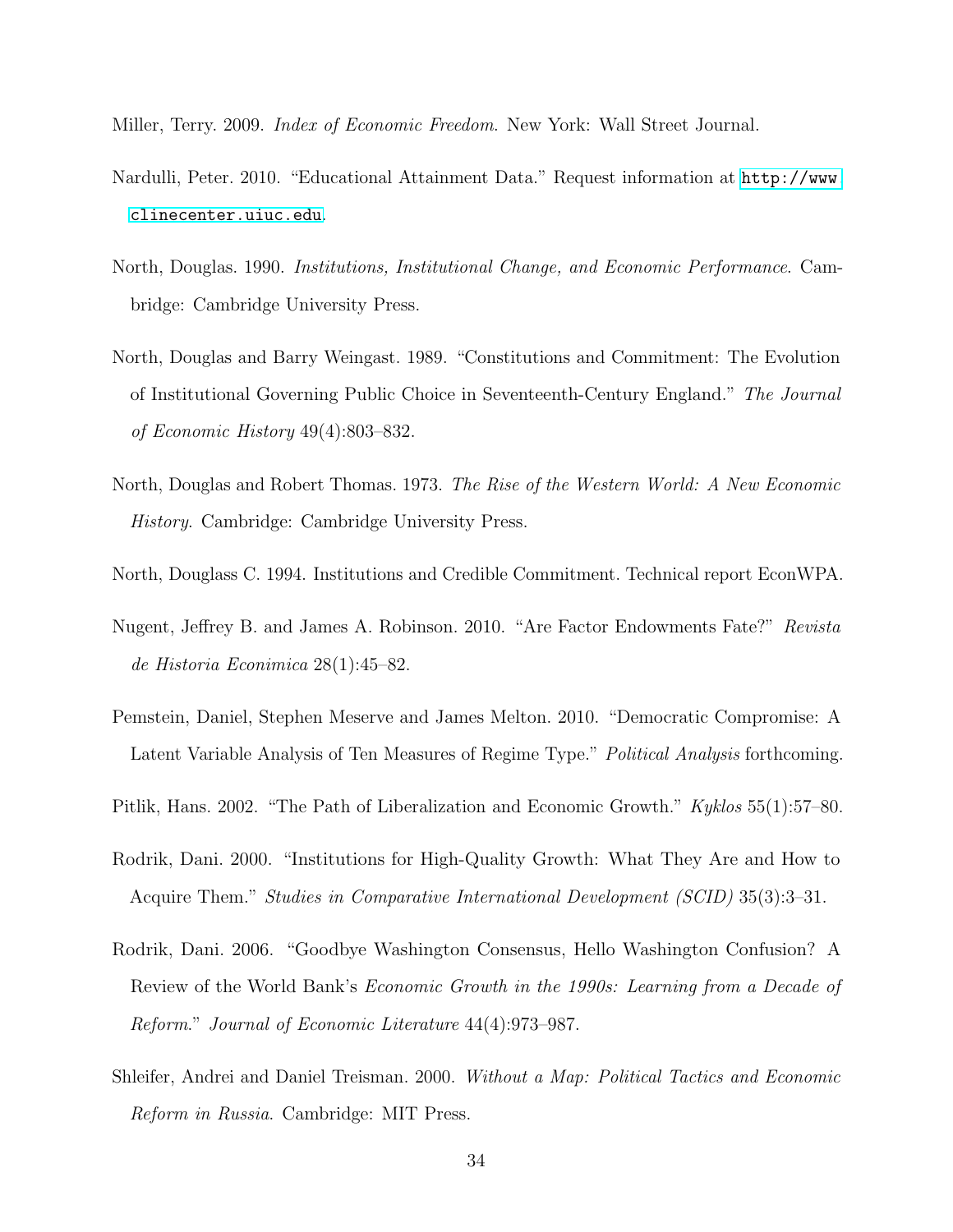- <span id="page-34-7"></span>Sturm, Jan-Egbert and Jakob de Haan. 2005. "Determinants of Long-Term Growth: New Results Applying Robust Estimation and Extreme Bounds Analysis." Empirical Economics 30(3):597–617.
- <span id="page-34-8"></span>Svolik, Milan. 2006. "Lies, Defection, and the Pattern of International Cooperation." American Journal of Political Science 50(4):909–925.
- <span id="page-34-5"></span>The PRS Group. 2005. "International Country Risk Guide." Available at [http://www.](http://www.prsgroup.com/ICRG.aspx) [prsgroup.com/ICRG.aspx](http://www.prsgroup.com/ICRG.aspx).
- <span id="page-34-2"></span>Vanssay, Xavier De and Zane A Spindler. 1994. "Freedom and growth: Do constitutions matter?" Public Choice 78(3):359–372.
- <span id="page-34-3"></span>Voigt, Stefan. 2009. "Positive Constitutional Economics II: A Survey of Recent Developments." Unpublished Manuscript. Available at [http://ideas.repec.org/p/mar/magkse/200936.](http://ideas.repec.org/p/mar/magkse/200936.html) [html](http://ideas.repec.org/p/mar/magkse/200936.html).
- <span id="page-34-4"></span>Weingast, Barry R. 2005. "Self-Enforcing Constitutions: With an Application to Democratic Stability in America's First Century." Unpublished Manuscript .
- <span id="page-34-6"></span>World Bank. 2000. "World Development Indicators 2000." Available at [http://data.](http://data.worldbank.org) [worldbank.org](http://data.worldbank.org).
- <span id="page-34-0"></span>World Bank. 2003. Land Policies for Growth and Poverty Reduction. Washington, D.C.: World Bank Publications.
- <span id="page-34-1"></span>World Bank. 2005. *Economic Growth in the 1990's: Learning from a Decade of Reform.* Washington, D.C.: World Bank.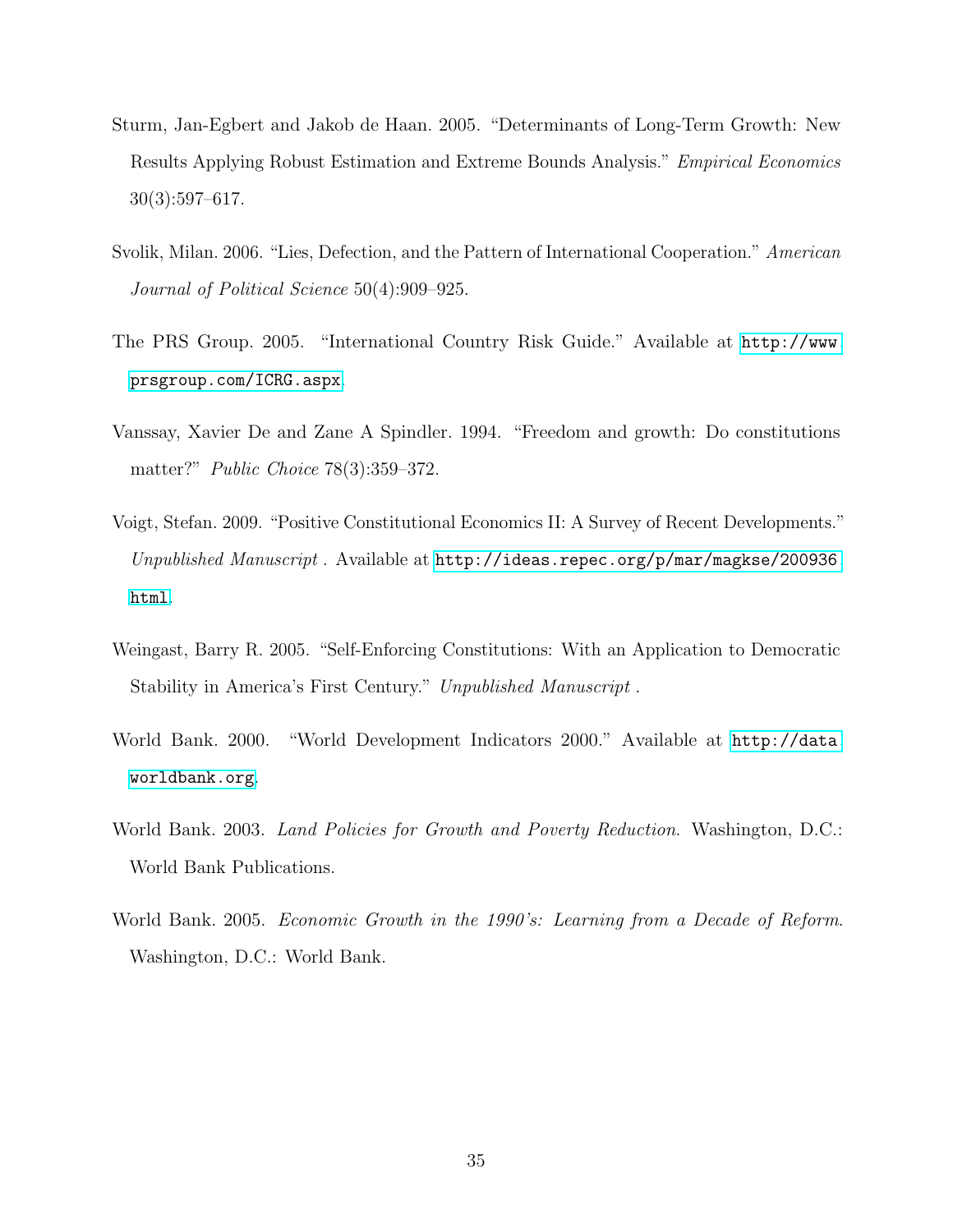<span id="page-35-0"></span>

|                                                                                                                                                                                                                                                                                                                                                     | <b>Observations</b><br>Countries | $R^2$<br>(within Countries) |                      | Investment    |                      | Human Capital |          | GDP (in PPP $\$1,000\text{'s})$ |          | $D.F. x D.J. x $ Precedent |                      | D.J. x Precedent |                                                       | D.F. x D.J  |           | De Jure P.R. |                 | D.F. x Precedent |                       | P.R. Precedent |          | De Facto P.R. |                         | Variables |  |
|-----------------------------------------------------------------------------------------------------------------------------------------------------------------------------------------------------------------------------------------------------------------------------------------------------------------------------------------------------|----------------------------------|-----------------------------|----------------------|---------------|----------------------|---------------|----------|---------------------------------|----------|----------------------------|----------------------|------------------|-------------------------------------------------------|-------------|-----------|--------------|-----------------|------------------|-----------------------|----------------|----------|---------------|-------------------------|-----------|--|
|                                                                                                                                                                                                                                                                                                                                                     | 570<br>103                       | 0.26                        | (0.07)               | $0.20***$     | (0.44)               | $-0.34$       | (0.08)   | $-0.33***$                      |          |                            |                      |                  |                                                       |             |           |              |                 |                  |                       |                |          |               | $\mathbf{H}$            | Model 1   |  |
|                                                                                                                                                                                                                                                                                                                                                     | $\frac{15}{25}$<br>89            | 0.38                        | (0.12)               | $0.20^{\ast}$ | (0.55)               | $0.76\,$      | $(0.17)$ | $-1.05***$                      |          |                            |                      |                  |                                                       |             |           |              |                 |                  |                       |                |          |               | <b>LDCs</b>             |           |  |
|                                                                                                                                                                                                                                                                                                                                                     | 576<br>$103\,$                   | $0.28\,$                    | $(20.07)$            | $0.19***$     | $\left( 0.43\right)$ | $-0.31$       | $(0.08)$ | $-0.34***$                      |          |                            |                      |                  |                                                       |             |           |              |                 |                  |                       |                | (1.26)   | $3.03**$      | $\blacksquare$          | Model 2   |  |
| Notes: The table displays coefficient estimates from 10 fixed-effects regression models<br>is denoted as follows: Pr(t=0)<0.01=***, Pr(t=0)<0.05=**, Pr(t=0)<0.1=**<br>parentheses. The constant as well as binary variables for country and year are omitted from the table. Statistical significance<br>with clustered, robust standard errors in | 155<br>$\, 88$                   | $0.42\,$                    | $\left( 0.12\right)$ | $0.16\,$      | (0.54)               | $0.76\,$      | $(0.17)$ | $-1.07$ ***                     |          |                            |                      |                  |                                                       |             |           |              |                 |                  |                       |                | (1.45)   | $4.23***$     | <b>LDCs</b>             |           |  |
|                                                                                                                                                                                                                                                                                                                                                     | 570<br>103                       | 0.30                        | $(0.07)$             | $0.20***$     | (0.42)               | $-0.15$       | (0.08)   | $-0.35***$                      |          |                            |                      |                  |                                                       |             |           |              | $(9f\text{·}6)$ | $20.06**$        | $(36)$                | $-14.71**$     | (7.93)   | $-13.93*$     | $\overline{\mathsf{H}}$ |           |  |
|                                                                                                                                                                                                                                                                                                                                                     | 155<br>89                        | $0.45\,$                    | (0.11)               | $0.13\,$      | (0.54)               | $0.81\,$      | (0.16)   | $-1.12$ ***                     |          |                            |                      |                  |                                                       |             |           |              | $(21.94)$       | $45.33**$        | (11.23)               | $-17.21$       | (18.04)  | $-32.91\ast$  | <b>LDCs</b>             | Model 3   |  |
|                                                                                                                                                                                                                                                                                                                                                     | 276                              | $0.28\,$<br>$103\,$         | $(20.07)$            | $0.19***$     | $\left( 0.44\right)$ | $-0.34$       | (60.09)  | $-0.36***$                      |          |                            |                      |                  | $\text{--}1.19$ $\,$                                  |             | (4.74)    | $-1.82$      |                 |                  |                       |                | $(3.29)$ | 3.51          | $\blacksquare$          |           |  |
|                                                                                                                                                                                                                                                                                                                                                     | 155<br>89                        | 0.43                        | $(0.12)$             | $0.17\,$      | $(0.64)$             | $U\!\!\!10$   | (0.18)   | $-1.08$ ***                     |          |                            |                      |                  | (8.05)                                                | <b>5.60</b> | $(4.86)$  | $-4.23$      |                 |                  |                       |                | (4.31)   | $1.31\,$      | <b>LDCs</b>             | Model 4   |  |
|                                                                                                                                                                                                                                                                                                                                                     | 570<br>$103\,$                   | 0.31                        | $(0.07)$             | $0.21***$     | (0.45)               | $-0.11$       | (60.0)   | $-0.36***$                      | (52.10)  | $-28.84$                   | (37.15)              | $4.87$           | (44.97)                                               | 27.02       | $(31.15)$ | $-7.49$      | (27.99)         | $28.38$          | (20.47)               | $-13.74$       | (24.30)  | $-22.45$      | $\blacksquare$          |           |  |
|                                                                                                                                                                                                                                                                                                                                                     | 155<br>89                        | 0.46                        | $(0.11)$             | $0.14\,$      | (0.59)               | $0.85\,$      | (0.16)   | $1.13***$                       | (107.83) | $-38.87$                   | $\left(45.66\right)$ | $1.10\,$         | $(\text{\ensuremath{\mathfrak{p}}\xspace}\text{-}68)$ | $37.10$     | $(38.82)$ | $-3.65$      | (54.03)         | 58.68            | $\left( 26.41\right)$ | $-14.22$       | (45.73)  | $-46.80$      | <b>LDCs</b>             | Model 5   |  |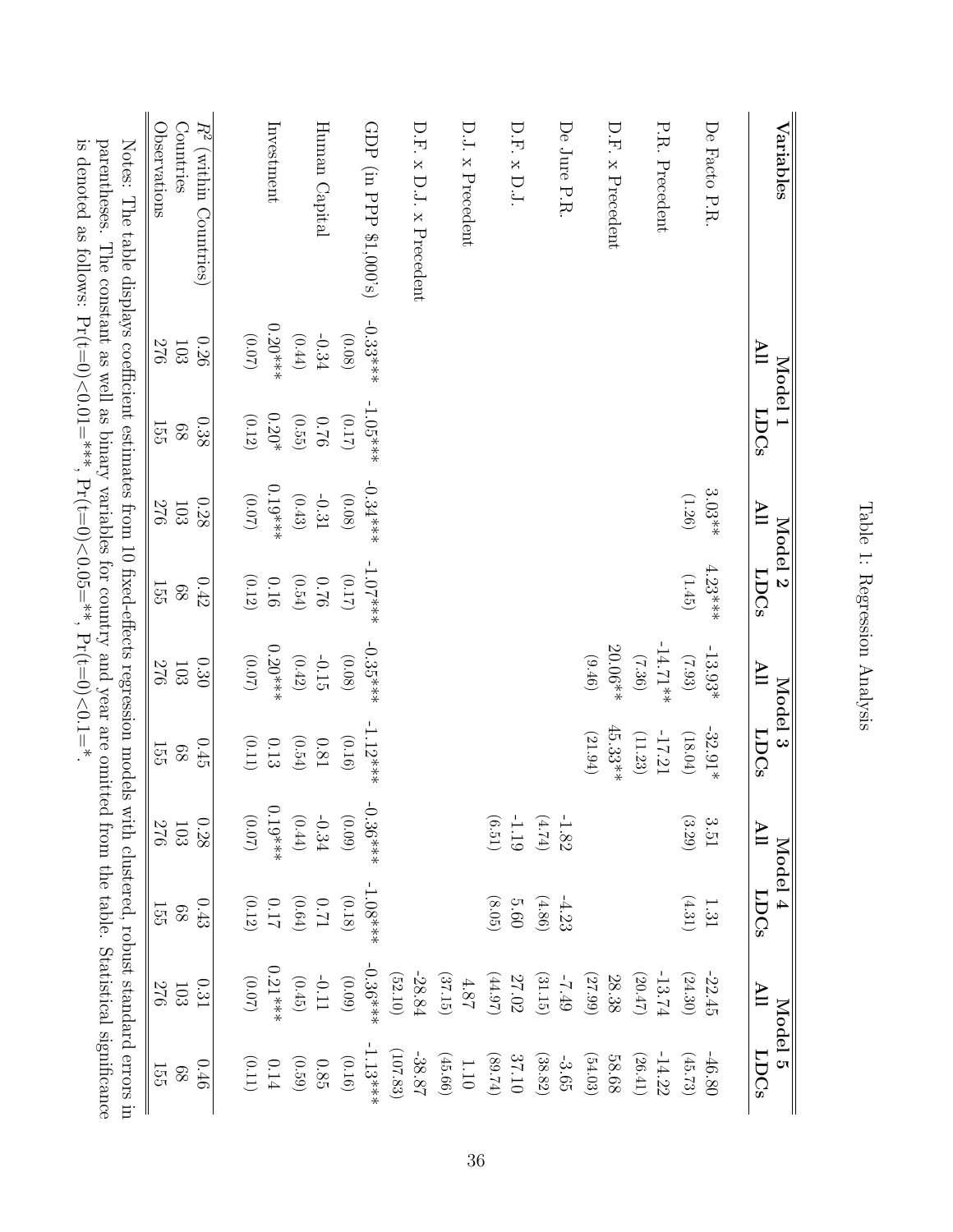

<span id="page-36-0"></span>Figure 1: Effect of De Facto Property Rights by Precedent

Notes: The lines depicted in this figure are based on coefficient estimates from Table [1,](#page-35-0) Model 3 estimated using only observations from LDCs.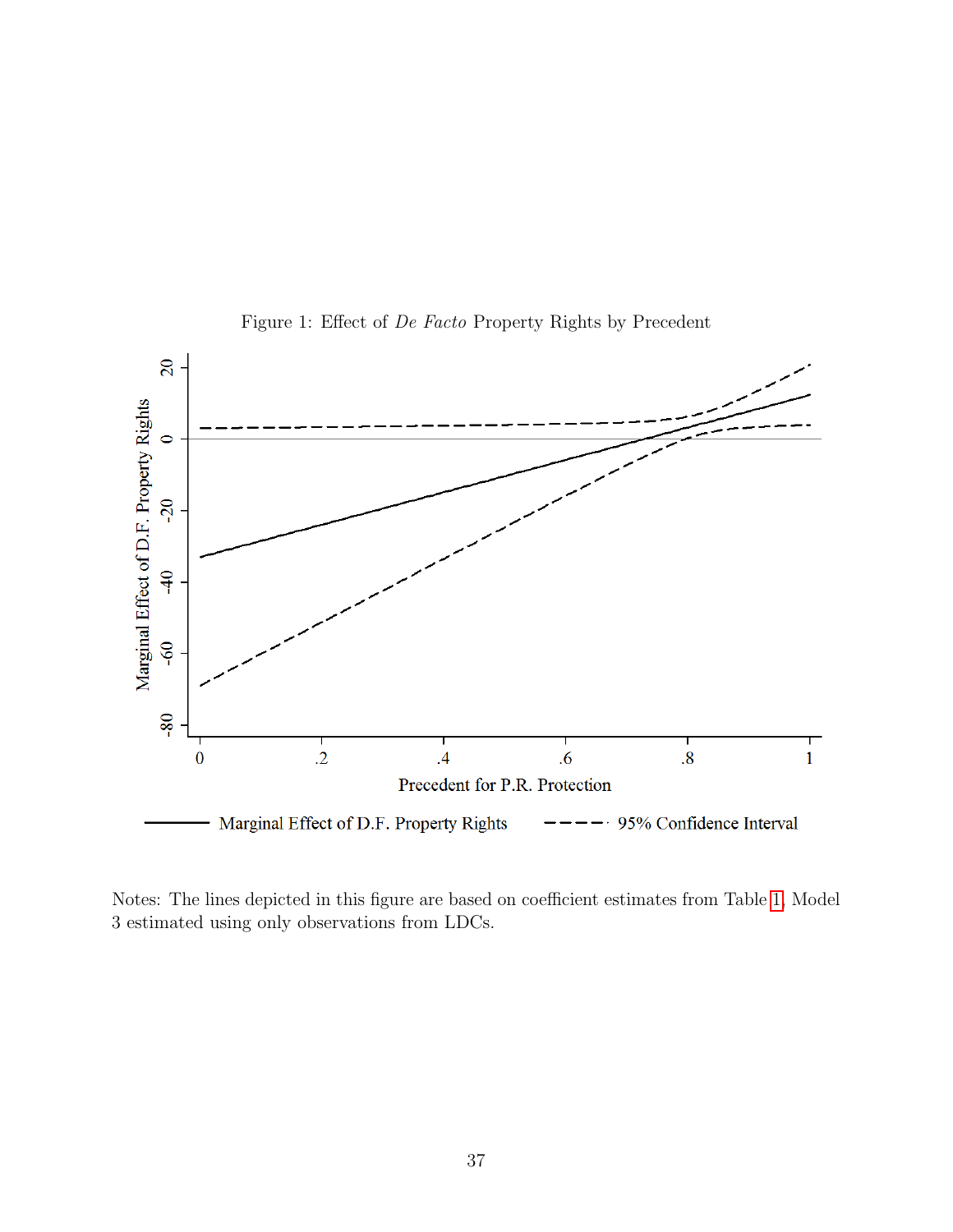

<span id="page-37-0"></span>Figure 2: Effect of De Facto Property Rights by De Jure Property Rights

Notes: The lines depicted in this figure are based on coefficient estimates from Table [1,](#page-35-0) model 4 estimated using only observations from LDCs.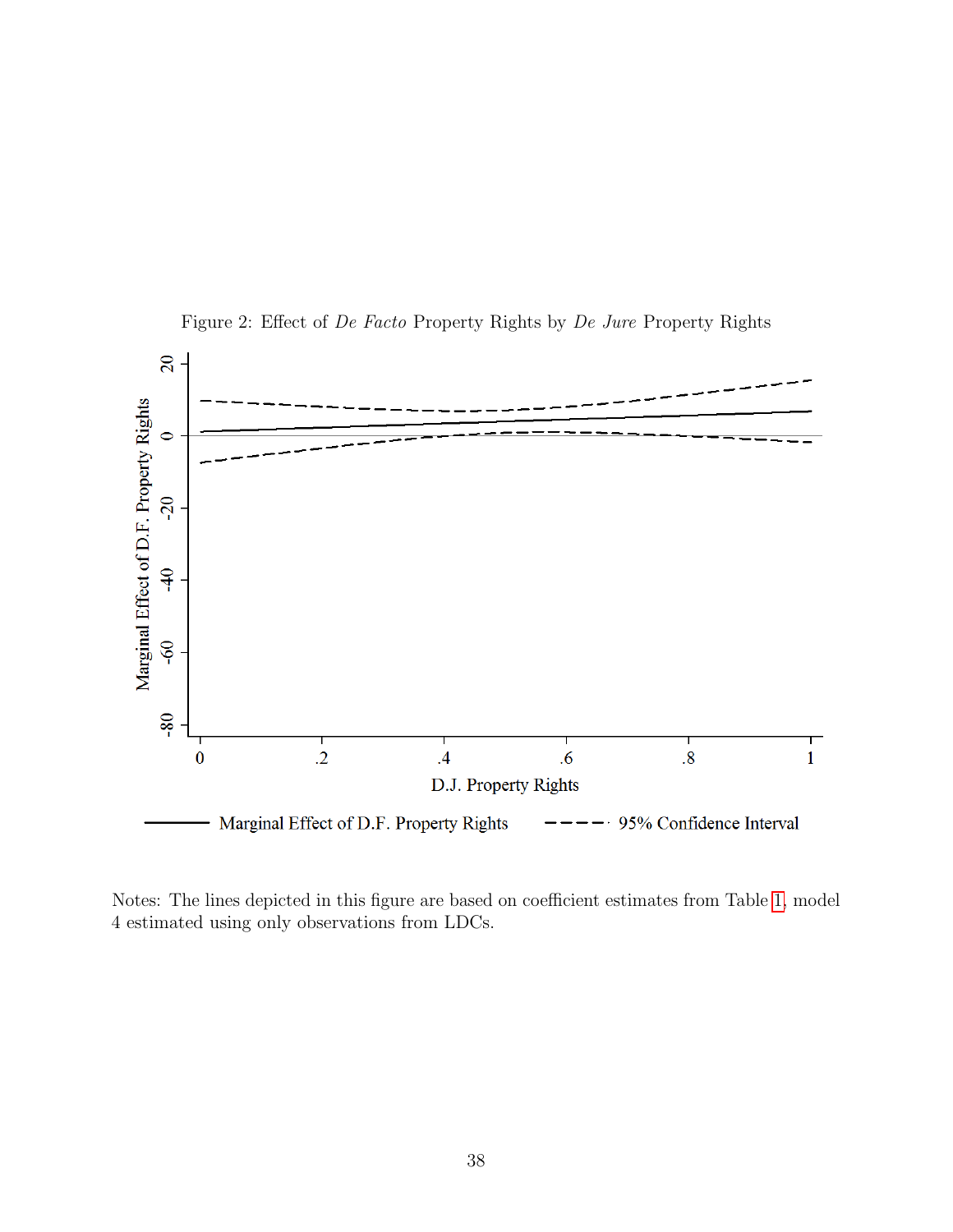

<span id="page-38-0"></span>Figure 3: Effect of De Facto Property Rights by De Jure Property Rights and Precedent

Notes: The lines depicted in this figure are based on coefficient estimates from Table [1,](#page-35-0) model 5 estimated using only observations from LDCs.